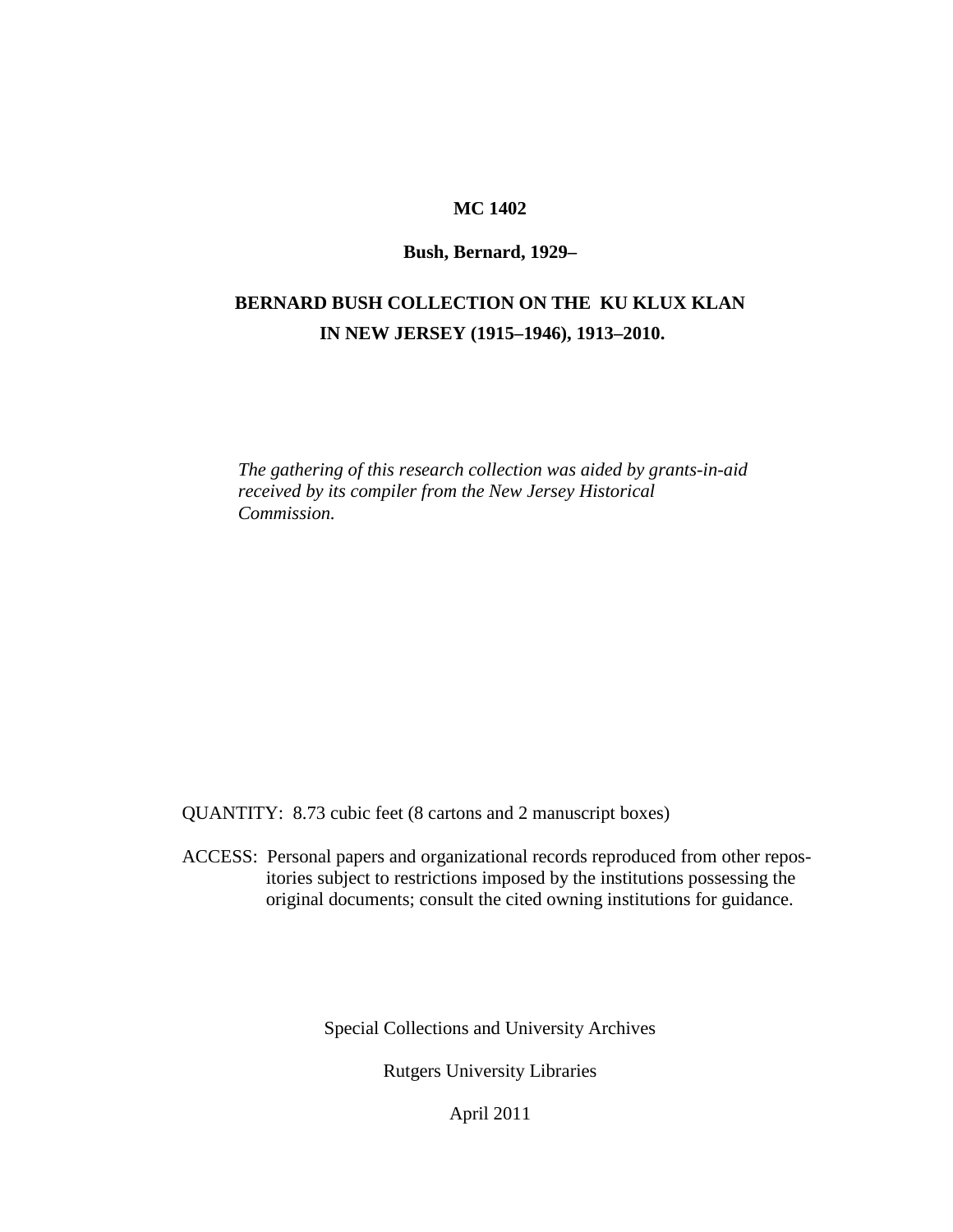# BOX FOLDER CONTENTS

| KLAN ACTIVITY IN NEW JERSEY AND ITS COUNTIES |
|----------------------------------------------|
| <b>State</b>                                 |
| General                                      |
| 1921                                         |
| 1921-New York World Articles                 |
| 1922                                         |
| 1923                                         |
| 1924                                         |
| 1925                                         |
| 1926                                         |
| 1927                                         |
| 1928                                         |
| 1929                                         |
| 1930                                         |
| 1931                                         |
| 1932                                         |
| 1933                                         |
| 1934                                         |
| 1935-1939                                    |
| 1940                                         |
| 1941-1945                                    |
| $1946+$                                      |
| <b>Atlantic County</b>                       |
| General                                      |
| <b>Atlantic City-General</b>                 |
| Atlantic City-1922                           |
| Atlantic City-1923                           |
| Atlantic City-1924                           |
| Atlantic City-1925                           |
| Atlantic City-1926                           |
| Atlantic City-1927-1929                      |
| Atlantic City-1930+                          |
| <b>Buena</b>                                 |
| Egg Harbor Township                          |
| Hammonton                                    |
| <b>Mays Landing</b>                          |
| Pleasantville                                |
| <b>Somers Point</b>                          |
| Ventnor                                      |
| <b>Bergen County</b>                         |
| General                                      |
| Allendale                                    |
| Bergenfield                                  |
| Carlstadt                                    |
|                                              |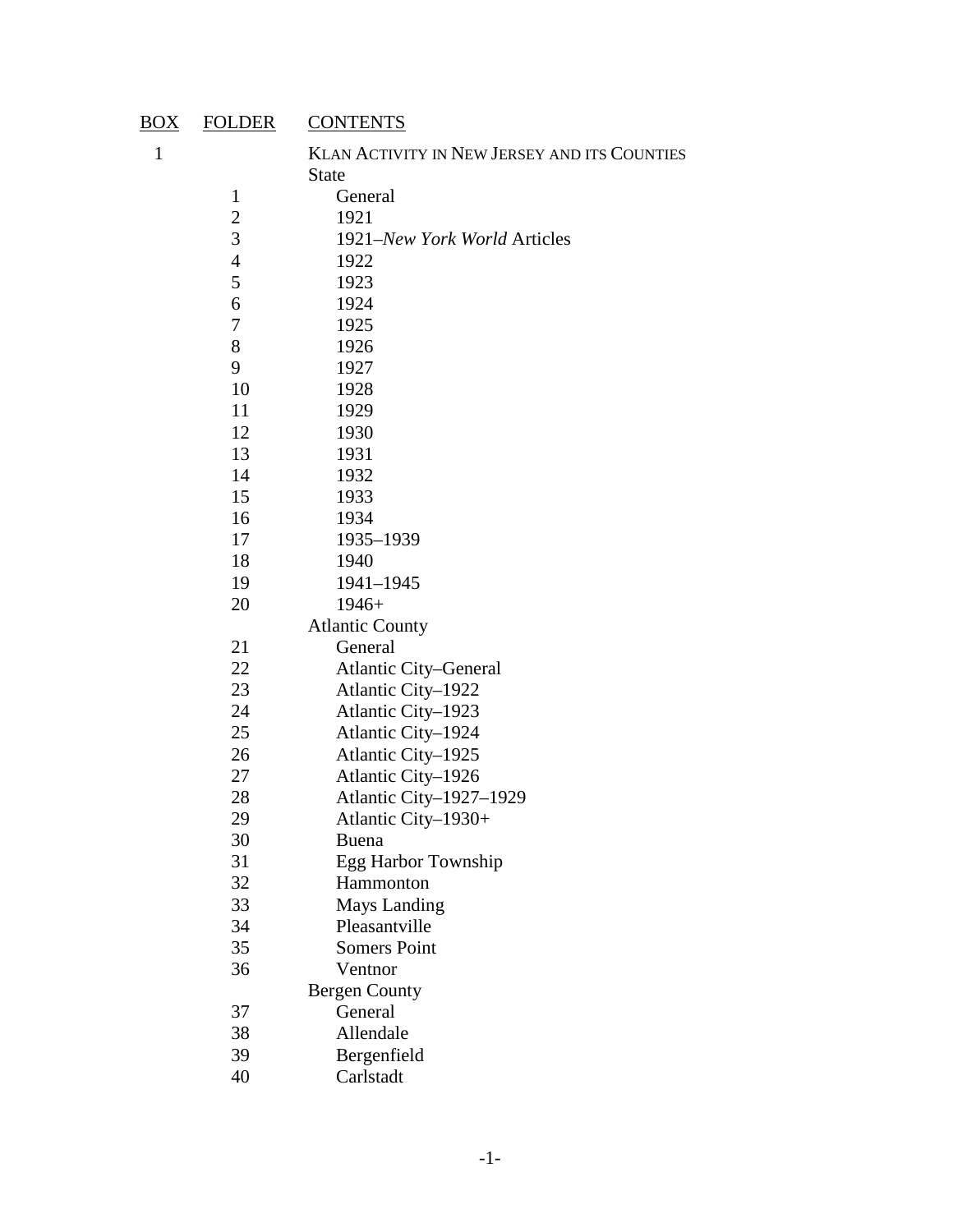| $\underline{BOX}$ | <b>FOLDER</b> | <b>CONTENTS</b>                                                                        |
|-------------------|---------------|----------------------------------------------------------------------------------------|
| (1)               |               | Bergen County [continued]                                                              |
|                   | 41            | Cliffside Park                                                                         |
|                   | 42            | Closter                                                                                |
|                   | 43            | Dumont                                                                                 |
|                   | 44            | Englewood                                                                              |
|                   | 45            | Fair Lawn Borough                                                                      |
|                   | 46            | <b>Franklin Lakes</b>                                                                  |
|                   | 47            | Glen Rock                                                                              |
|                   | 48            | Hackensack-General                                                                     |
|                   | 49            | Hackensack–Nellie Morrow Parker (Appointment of African-<br>American Teacher)          |
|                   | 50            | Haworth                                                                                |
|                   | 51            | Hillsdale                                                                              |
|                   | 52            | Mahwah                                                                                 |
|                   | 53            | Maywood                                                                                |
|                   | 54            | Midvale                                                                                |
|                   | 55            | Montvale                                                                               |
|                   | 56            | North Arlington                                                                        |
|                   | 57            | Oakland                                                                                |
|                   | 58            | Old Tappan                                                                             |
|                   | 59            | Palisades Park                                                                         |
|                   | 60            | Paramus                                                                                |
|                   | 61            | Park Ridge                                                                             |
|                   | 62            | Ramsey                                                                                 |
|                   | 63            | Ridgefield Park                                                                        |
|                   | 64            | Ridgewood                                                                              |
|                   | 65            | Rutherford                                                                             |
|                   | 66            | Saddle River                                                                           |
|                   | 67            | Teaneck                                                                                |
|                   | 68            | Waldwick                                                                               |
|                   | 69            | <b>Woodcliff Lake</b>                                                                  |
|                   | 70            | Wood-Ridge                                                                             |
|                   | 71            | Wyckoff                                                                                |
|                   |               | <b>Burlington County</b>                                                               |
|                   | 72            | General                                                                                |
|                   | 73            | Burlington County Progressive League (Property in Present-Day<br>Mount Holly Township) |
|                   | 74            | Beverly                                                                                |
|                   | 75            | Bordentown                                                                             |
|                   | 76            | Burlington                                                                             |
|                   | 77            | Mansfield Township                                                                     |
|                   | 78            | Maple Shade                                                                            |
|                   | 79            | <b>Mount Holly</b>                                                                     |
|                   | 80            | New Hanover Township                                                                   |
|                   | 81            | Pemberton                                                                              |
|                   | 82            | Wrightstown                                                                            |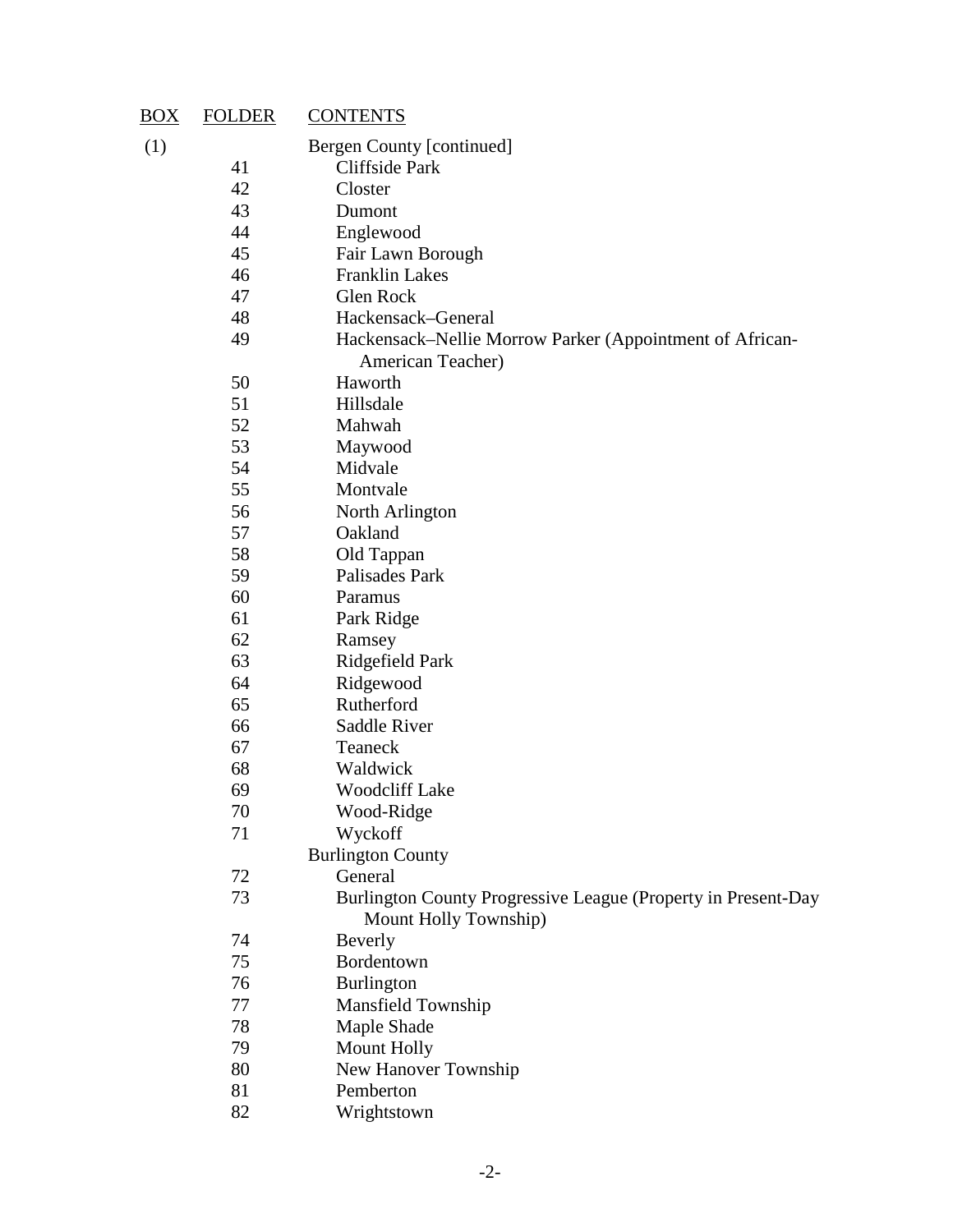| $\overline{BOX}$ | <b>FOLDER</b> | <b>CONTENTS</b>                                               |
|------------------|---------------|---------------------------------------------------------------|
| (1)              |               | <b>Camden County</b>                                          |
|                  | 83            | General                                                       |
|                  | 84            | Barrington                                                    |
|                  | 85            | Berlin                                                        |
|                  | 86            | Camden                                                        |
|                  | 87            | <b>Gloucester Township</b>                                    |
|                  | 88            | <b>Haddon Heights</b>                                         |
|                  | 89            | Haddonfield                                                   |
|                  | 90            | Lawnside                                                      |
|                  | 91            | Lindenwold                                                    |
|                  | 92            | Magnolia                                                      |
|                  | 93            | Pennsauken                                                    |
|                  | 94            | Waterford Township                                            |
|                  |               | Cape May County                                               |
|                  | 95            | General                                                       |
|                  | 96            | Cape May                                                      |
|                  | 97            | Ocean City                                                    |
|                  | 98            | <b>Upper Township</b>                                         |
|                  | 99            | Wildwood                                                      |
|                  |               | <b>Cumberland County</b>                                      |
|                  | 100           | General                                                       |
|                  | 101           | <b>Bridgeton</b>                                              |
|                  | 102           | Lawrence Township                                             |
|                  | 103           | Maurice River Township                                        |
|                  | 104           | Millville                                                     |
|                  | 105           | Port Norris                                                   |
|                  | 106           | Shiloh                                                        |
|                  | 107           | Vineland-General                                              |
|                  | 108           | Vineland–Ku Klux Klan Collection, Vineland Historical & Anti- |
|                  |               | quarian Society / City Directory Data on Local Klan Members   |
|                  |               | <b>Essex County</b>                                           |
|                  | 109           | General                                                       |
|                  | 110           | Charles Hudson Peer Ku Klux Klan Collection (Irvington &      |
|                  |               | Maplewood)                                                    |
|                  | 111           | Rev. Elmo L. Bateman (Newark, Maplewood and Irvington)        |
|                  | 112           | Belleville                                                    |
|                  | 113           | Bloomfield                                                    |
|                  | 114           | Irvington                                                     |
|                  | 115           | Livingston                                                    |
|                  | 116           | Maplewood                                                     |
|                  | 117           | Montclair                                                     |
|                  | 118           | Newark-General                                                |
|                  | 119           | Newark-1921                                                   |
|                  | 120           | Newark-1922                                                   |

Newark–1923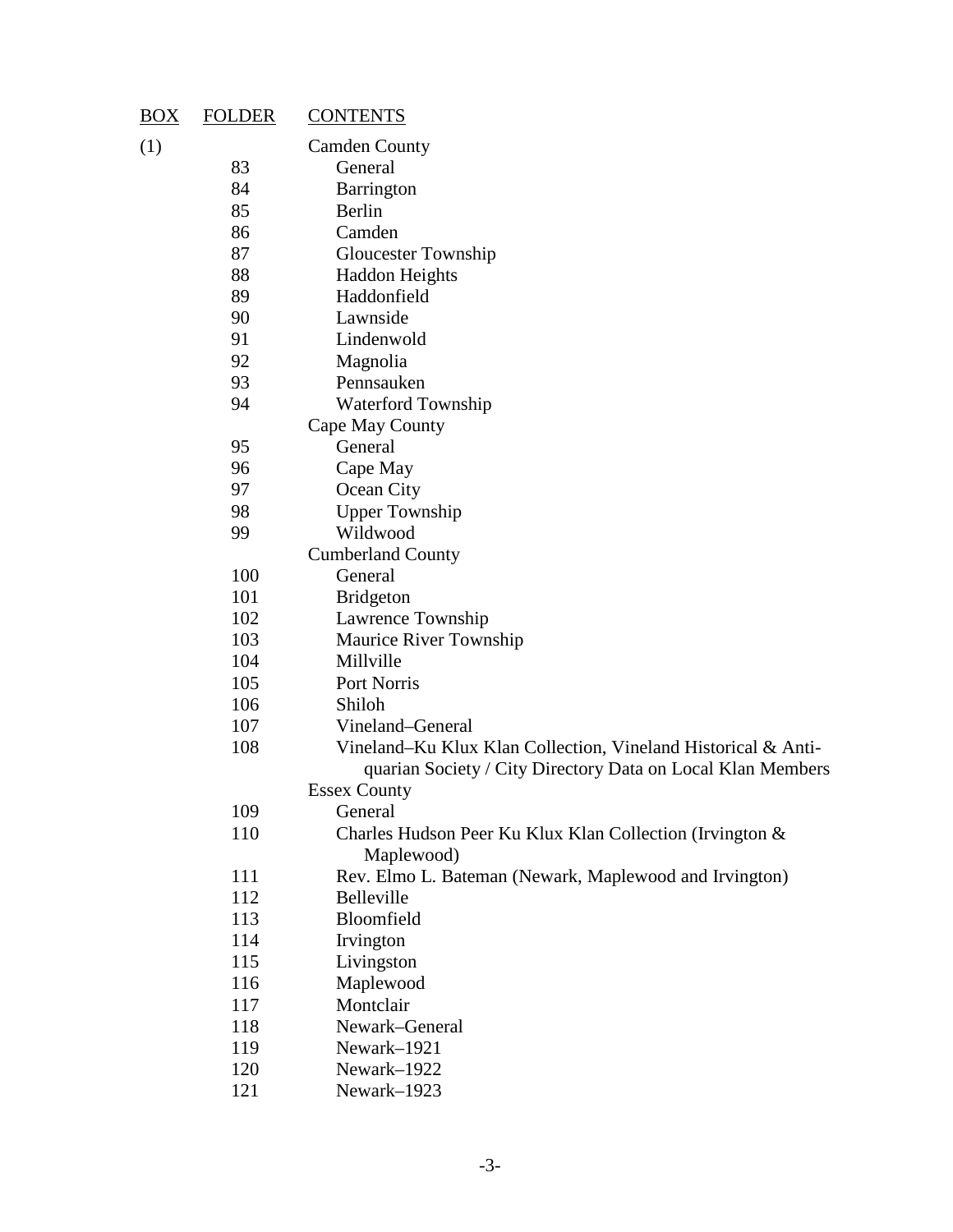| <u>BOX</u>     | <b>FOLDER</b>  | <b>CONTENTS</b>                                                 |
|----------------|----------------|-----------------------------------------------------------------|
| $\overline{c}$ |                | <b>Essex County [continued]</b>                                 |
|                | $\mathbf 1$    | Newark-1924                                                     |
|                | $\overline{c}$ | Newark-1925-1927                                                |
|                | 3              | Newark-1928                                                     |
|                | $\overline{4}$ | Newark-1929+                                                    |
|                | 5              | <b>Newark Evening News-Editorials</b>                           |
|                | 6              | <b>Newark Evening News-Letters</b>                              |
|                | 7              | Newark Evening News-Articles on National Klan Events            |
|                | 8              | Oranges                                                         |
|                | 9              | Roseland                                                        |
|                | 10             | Verona                                                          |
|                | 11             | West Caldwell                                                   |
|                |                | <b>Gloucester County</b>                                        |
|                | 12             | General                                                         |
|                | 13             | Deptford Township                                               |
|                | 14             | Franklin Township                                               |
|                | 15             | Glassboro                                                       |
|                | 16             | Logan Township                                                  |
|                | 17             | Mantua                                                          |
|                | 18             | Paulsboro                                                       |
|                | 19             | Pitman                                                          |
|                | 20             | Swedesboro                                                      |
|                | 21             | <b>Washington Township</b>                                      |
|                | 22             | Woodbury                                                        |
|                |                | <b>Hudson County</b>                                            |
|                | 23             | 1921-1922                                                       |
|                | 24             | 1923                                                            |
|                | 25             | 1924                                                            |
|                | 26             | 1925-1929                                                       |
|                | 27             | $1930+$                                                         |
|                | 28             | Jersey Journal-Editorials                                       |
|                | 29             | <i>Jersey Journal</i> –Letters                                  |
|                | 30             | Jersey Journal-Articles on National Klan Events                 |
|                | 31             | Edwin Banta Collection, New York Public Library (West New York) |
|                | 32             | Bayonne-1921-1922                                               |
|                | 33             | Bayonne-1923                                                    |
|                | 34             | Bayonne-1924                                                    |
|                | 35             | Bayonne-1925                                                    |
|                | 36             | Bayonne-1926+                                                   |
|                | 37             | Harrison                                                        |
|                | 38             | Hoboken                                                         |
|                | 39             | Jersey City-Through 1920                                        |
|                | 40             | Jersey City-1921                                                |
|                | 41             | Jersey City-1922                                                |
|                | 42             | Jersey City-1923                                                |
|                |                |                                                                 |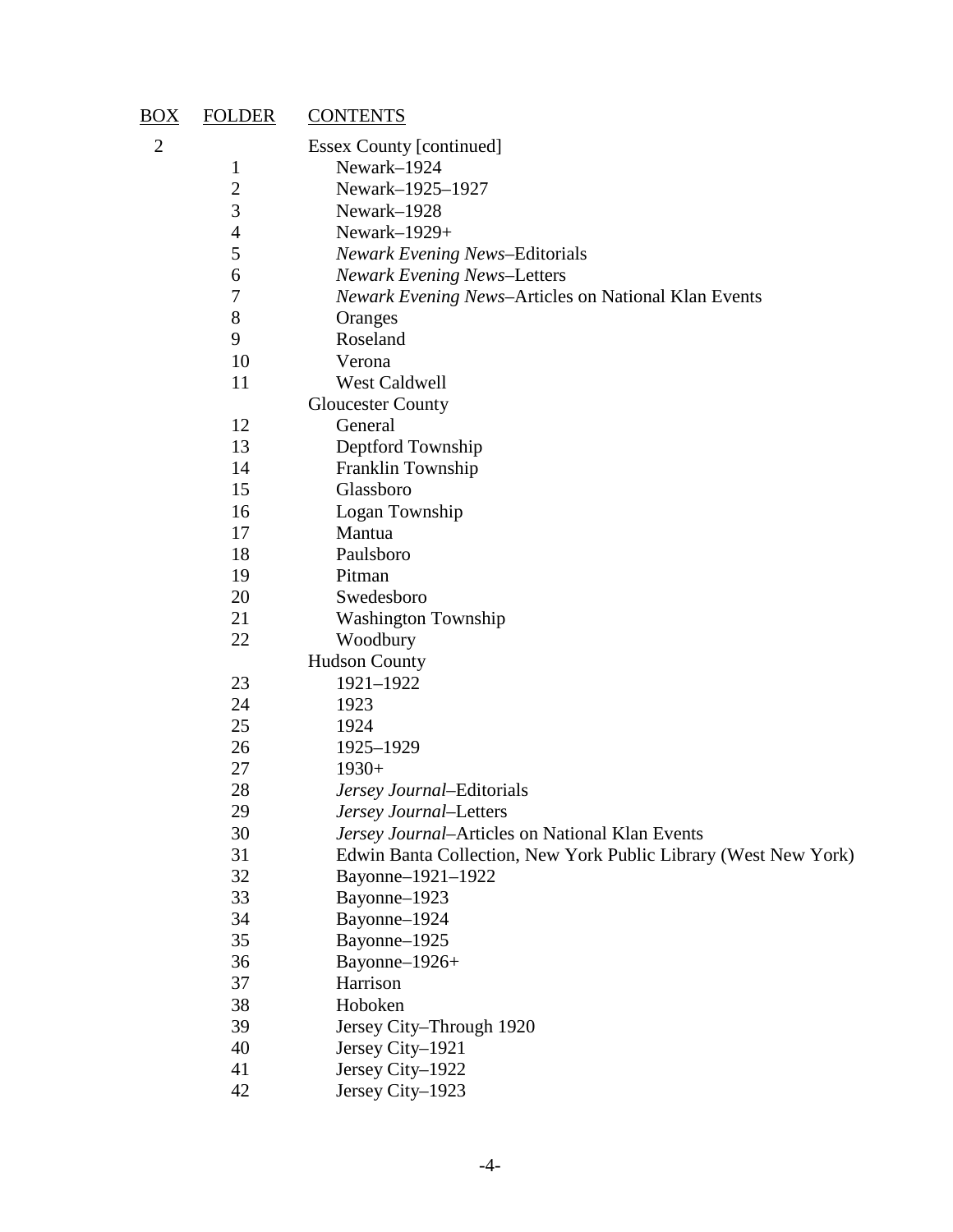| $\underline{BOX}$ | <b>FOLDER</b> | <b>CONTENTS</b>                           |
|-------------------|---------------|-------------------------------------------|
| (2)               |               | Hudson County [continued]                 |
|                   | 43            | Jersey City-1924                          |
|                   | 44            | Jersey City-1925                          |
|                   | 45            | Jersey City-1926                          |
|                   | 46            | Jersey City-1927                          |
|                   | 47            | Jersey City-1928                          |
|                   | 48            | Jersey City-1929-1937                     |
|                   | 49            | Jersey City-1938                          |
|                   | 50            | Jersey City-1939+                         |
|                   | 51            | Kearny / Arlington                        |
|                   | 52            | North Bergen                              |
|                   | 53            | Secaucus                                  |
|                   | 54            | <b>Union City</b>                         |
|                   | 55            | Weehawken                                 |
|                   | 56            | <b>West New York</b>                      |
|                   |               | <b>Hunterdon County</b>                   |
|                   | 57            | General                                   |
|                   | 58            | Califon                                   |
|                   | 59            | East Amwell Township                      |
|                   | 60            | Frenchtown                                |
|                   | 61            | High Bridge                               |
|                   | 62            | Lebanon                                   |
|                   | 63            | Readington                                |
|                   | 64            | Tewksbury Township                        |
|                   |               | <b>Mercer County</b>                      |
|                   | 65            | General                                   |
|                   | 66            | Hightstown / East Windsor Township        |
|                   | 67            | Hopewell Township                         |
|                   | 68            | Princeton–General                         |
|                   | 69            | Princeton-Princeton University            |
|                   | 70            | Trenton / Hamilton Township-General       |
|                   | 71            | Trenton / Hamilton Township-1921          |
|                   | 72            | Trenton / Hamilton Township-1922          |
|                   | 73            | Trenton / Hamilton Township-1923          |
|                   | 74            | Trenton / Hamilton Township-1924          |
|                   | 75            | Trenton / Hamilton Township-1925+         |
|                   |               | <b>Middlesex County</b>                   |
|                   | 76            | General                                   |
|                   | 77            | Carteret                                  |
|                   | 78            | Cranbury-General                          |
|                   | 79            | Cranbury-1939 (Attack on Migrant Workers) |
|                   | 80            | Edison                                    |
|                   | 81            | <b>Highland Park</b>                      |
|                   | 82            | Jamesburg                                 |
|                   | 83            | Metuchen                                  |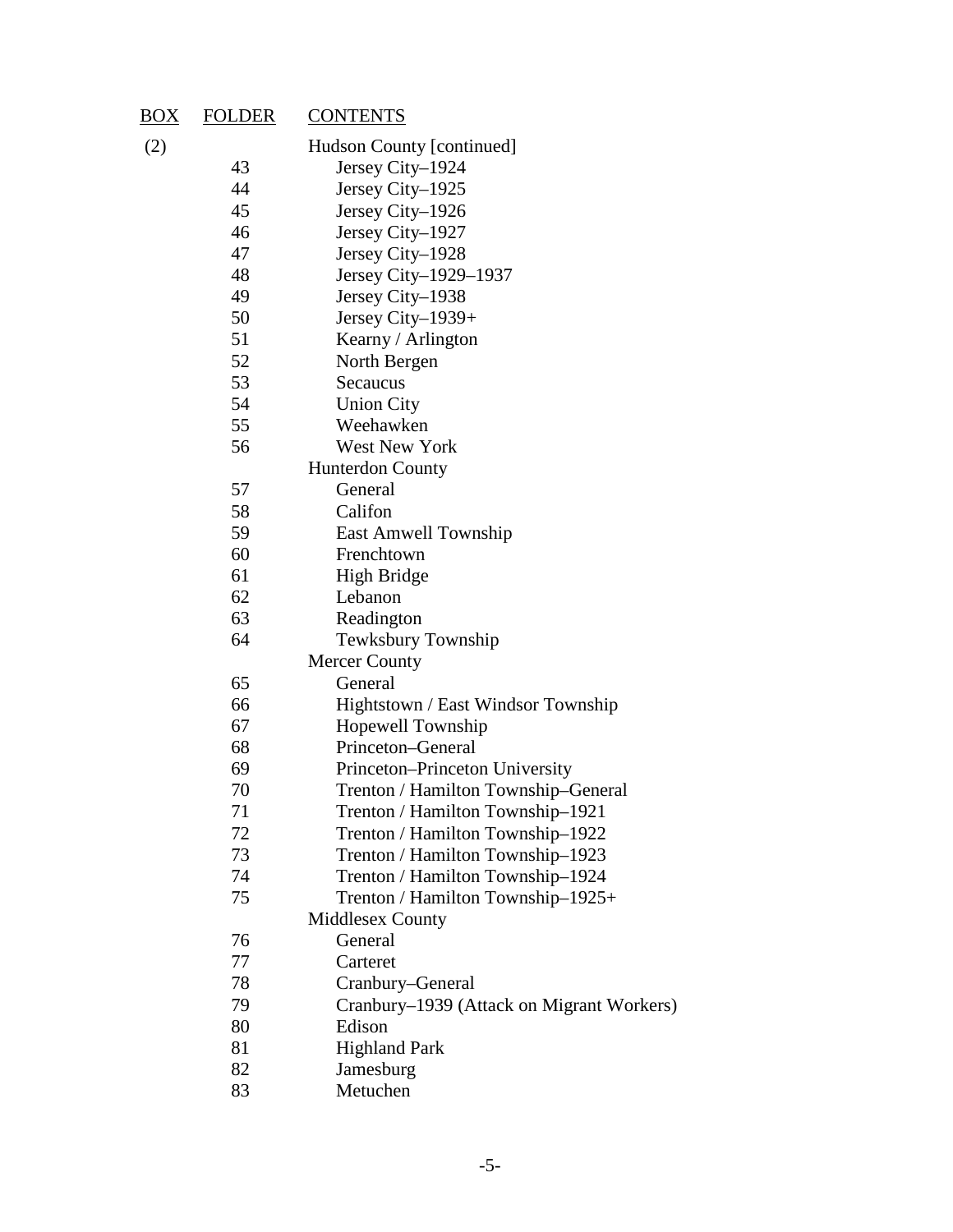| $\overline{BOX}$ | <b>FOLDER</b>  | <b>CONTENTS</b>                                           |
|------------------|----------------|-----------------------------------------------------------|
| (2)              |                | Middlesex County [continued]                              |
|                  | 84             | Milltown                                                  |
|                  | 85             | New Brunswick                                             |
|                  | 86             | Old Bridge                                                |
|                  | 87             | Perth Amboy–General                                       |
|                  | 88             | Perth Amboy–1923 (Anti-Klan Riots)                        |
|                  | 89             | Piscataway                                                |
|                  | 90             | South Amboy                                               |
|                  | 91             | Spotswood                                                 |
|                  |                | <b>Monmouth County</b>                                    |
|                  | 92             | General                                                   |
|                  | 93             | 1923                                                      |
|                  | 94             | 1924                                                      |
|                  | 95             | 1925-1926                                                 |
|                  | 96             | $1927+$                                                   |
|                  | 97             | Elkwood Park (Long Branch / Oceanport)–1924               |
|                  | 98             | Elkwood Park (Long Branch / Oceanport)–1925               |
|                  | 99             | Elkwood Park (Long Branch / Oceanport)-1926+              |
|                  | 100            | Monmouth Pleasure Club (Wall Township)–General            |
|                  | 101            | Monmouth Pleasure Club (Wall Township)–1925               |
|                  | 102            | Monmouth Pleasure Club (Wall Township)–1926               |
|                  | 103            | Monmouth Pleasure Club (Wall Township)–1927               |
|                  | 104            | Monmouth Pleasure Club (Wall Township)–1928+              |
|                  | 105            | Monmouth Pleasure Club (Wall Township)-Lawsuit, 1927-1928 |
|                  | 106            | Rev. George H. Lawson (Keyport, Matawan, Etc.)            |
|                  | 107            | Allentown                                                 |
|                  | 108            | <b>Asbury Park–General</b>                                |
|                  | 109            | Asbury Park-1921-1922                                     |
|                  | 110            | Asbury Park-1923                                          |
|                  | 111            | Asbury Park-1924                                          |
|                  | 112            | Asbury Park-1925-1926                                     |
|                  | 113            | <b>Asbury Park-1927-1928</b>                              |
|                  | 114            | Asbury Park-1929+                                         |
|                  | 115            | <b>Atlantic Highlands</b>                                 |
|                  | 116            | Avon                                                      |
|                  | 117            | Belmar-General                                            |
|                  | 118            | Belmar-1923                                               |
|                  | 119            | Belmar-1924-1925                                          |
| 3                | $\mathbf{1}$   | Belmar-1926                                               |
|                  | $\mathbf{2}$   | Belmar-1927+                                              |
|                  | 3              | <b>Bradley Beach</b>                                      |
|                  | $\overline{4}$ | <b>Brielle</b>                                            |
|                  | 5              | <b>Colts Neck</b>                                         |
|                  | 6              | Eatontown                                                 |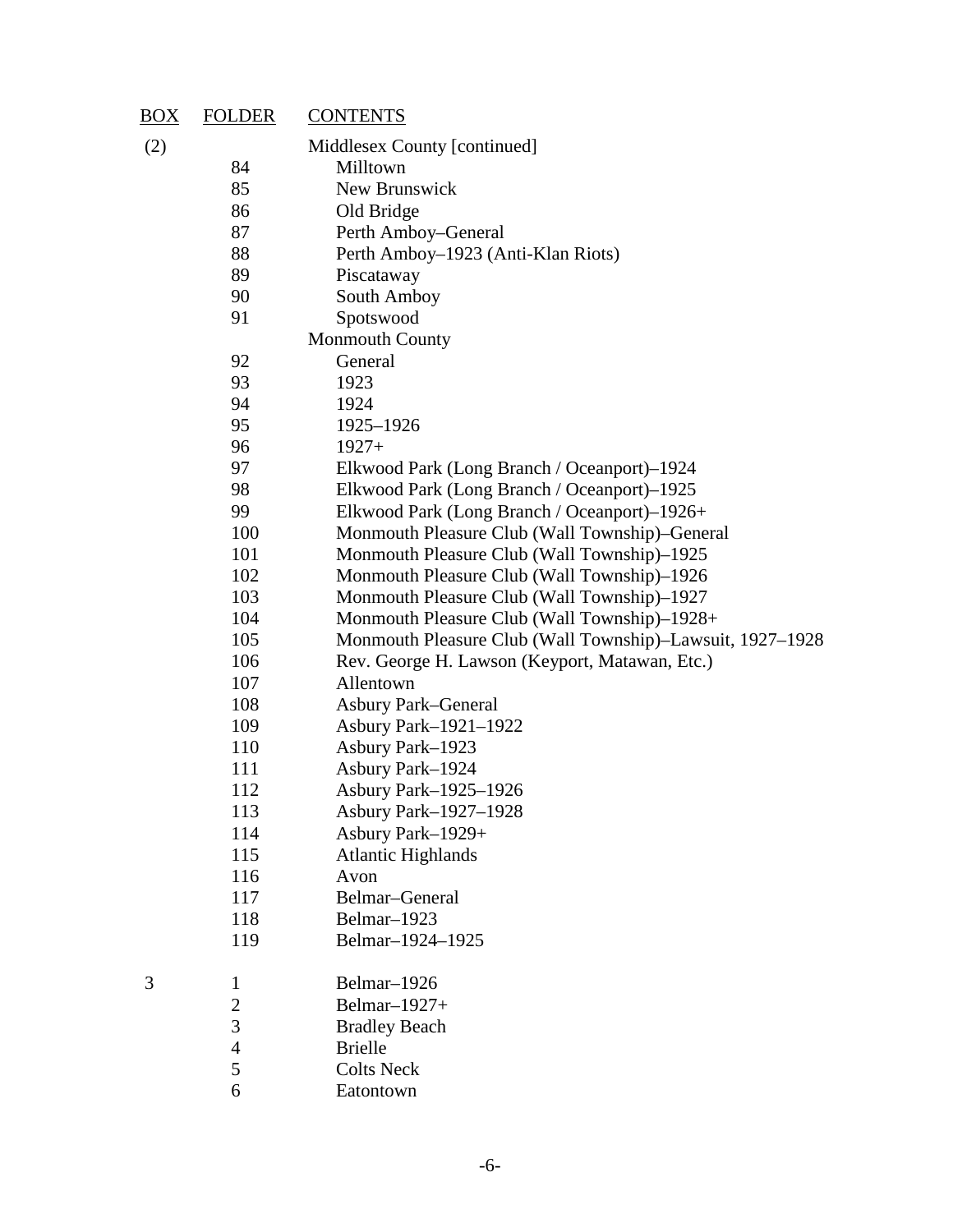| $\overline{BOX}$ | <b>FOLDER</b> | <b>CONTENTS</b>                             |
|------------------|---------------|---------------------------------------------|
| (3)              |               | Monmouth County [continued]                 |
|                  | 7             | Fair Haven                                  |
|                  | 8             | Farmingdale                                 |
|                  | 9             | Freehold                                    |
|                  | 10            | Highlands                                   |
|                  | 11            | Holmdel                                     |
|                  | 12            | Howell Township                             |
|                  | 13            | Keansburg                                   |
|                  | 14            | Keyport                                     |
|                  | 15            | Little Silver                               |
|                  | 16            | Long Branch / Oceanport B General           |
|                  | 17            | Long Branch / Oceanport-1923                |
|                  | 18            | Long Branch / Oceanport-1924                |
|                  | 19            | Long Branch / Oceanport-1925-1929           |
|                  | 20<br>21      | Long Branch / Oceanport-1930+               |
|                  | 22            | Manalapan<br>Manasquan                      |
|                  | 23            | Matawan                                     |
|                  | 24            | Middletown                                  |
|                  | 25            | Ocean Grove / Neptune Township-General      |
|                  | 26            | Ocean Grove / Neptune Township-Through 1925 |
|                  | 27            | Ocean Grove / Neptune Township-1926+        |
|                  | 28            | Ocean Township                              |
|                  | 29            | Red Bank-General                            |
|                  | 30            | Red Bank-1923                               |
|                  | 31            | Red Bank-1924                               |
|                  | 32            | Red Bank-1925                               |
|                  | 33            | Red Bank-1926+                              |
|                  | 34            | Rumson                                      |
|                  | 35            | Sea Bright                                  |
|                  | 36            | Shrewsbury                                  |
|                  | 37            | <b>Spring Lake</b>                          |
|                  | 38            | <b>Tinton Falls</b>                         |
|                  | 39            | Wall Township                               |
|                  | 40            | <b>West Long Branch</b>                     |
|                  |               | Morris County                               |
|                  | 41            | General                                     |
|                  | 42            | <b>Boonton</b>                              |
|                  | 43            | <b>Butler</b>                               |
|                  | 44            | Chatham                                     |
|                  | 45            | Chester                                     |
|                  | 46            | Denville                                    |
|                  | 47            | Dover                                       |
|                  | 48            | Hanover                                     |
|                  | 49            | <b>Harding Township</b>                     |
|                  |               |                                             |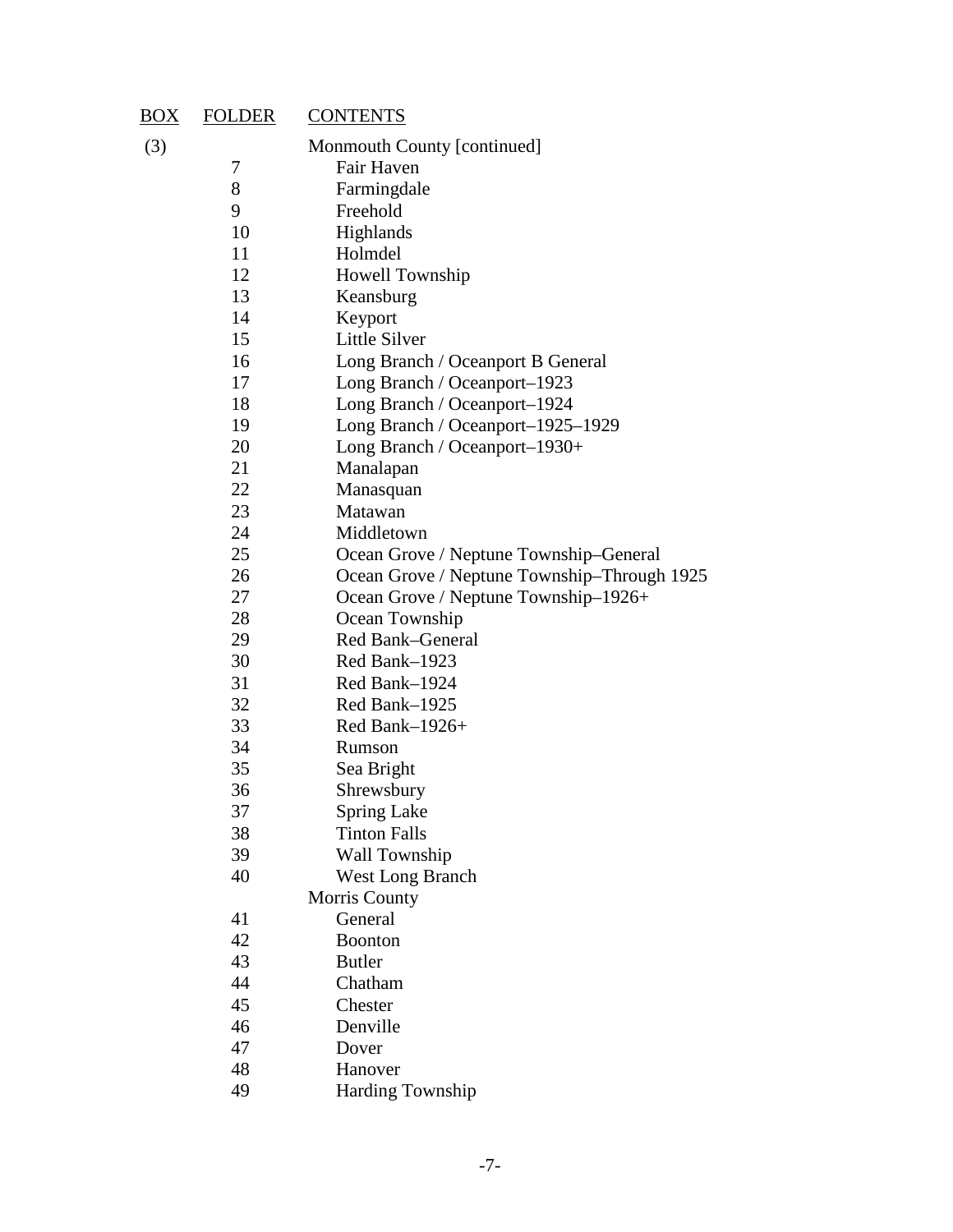| $\underline{BOX}$                                                                | <b>FOLDER</b> | <b>CONTENTS</b>                                   |  |
|----------------------------------------------------------------------------------|---------------|---------------------------------------------------|--|
| (3)                                                                              |               | Morris County [continued]                         |  |
|                                                                                  | 50            | Kinnelon                                          |  |
|                                                                                  | 51            | Lake Hopatcong                                    |  |
|                                                                                  | 52            | Madison                                           |  |
|                                                                                  | 53            | Mendham Township                                  |  |
|                                                                                  | 54            | Morris Plains Township                            |  |
|                                                                                  | 55            | Morristown                                        |  |
|                                                                                  | 56            | Mount Olive Township                              |  |
|                                                                                  | 57            | <b>Mountain Lakes</b>                             |  |
|                                                                                  | 58            | Passaic Township (Present-Day Long Hill Township) |  |
|                                                                                  | 59            | Pequannock Township                               |  |
|                                                                                  | 60            | Randolph Township                                 |  |
|                                                                                  | 61            | Riverdale                                         |  |
|                                                                                  | 62            | Rockaway                                          |  |
|                                                                                  | 63            | <b>Washington Township</b>                        |  |
|                                                                                  | 64            | Wharton                                           |  |
|                                                                                  |               | Ocean County                                      |  |
|                                                                                  | 65            | General                                           |  |
|                                                                                  | 66            | 1923                                              |  |
|                                                                                  | 67            | 1924                                              |  |
| 68<br>$1925+$<br>69<br><b>Barnegat</b><br>70<br>Bay Head                         |               |                                                   |  |
|                                                                                  |               |                                                   |  |
|                                                                                  |               |                                                   |  |
| 71<br>72<br><b>Brick Township</b><br>73<br>Eagleswood Township<br>74<br>Lakewood |               | Berkeley Township / Bayville                      |  |
|                                                                                  |               |                                                   |  |
|                                                                                  |               |                                                   |  |
|                                                                                  |               |                                                   |  |
|                                                                                  | 75            | New Egypt / Plumstead Township                    |  |
|                                                                                  | 76            | Ocean Gate                                        |  |
|                                                                                  | 77            | <b>Point Pleasant–General</b>                     |  |
|                                                                                  | 78            | Point Pleasant-1923                               |  |
|                                                                                  | 79            | Point Pleasant-1924                               |  |
|                                                                                  | 80            | Point Pleasant-1925+                              |  |
|                                                                                  | 81            | Seaside Park                                      |  |
|                                                                                  | 82            | <b>Stafford Township</b>                          |  |
| 83<br><b>Toms River</b>                                                          |               |                                                   |  |
|                                                                                  | 84            | Tuckerton / Little Egg Harbor                     |  |
|                                                                                  | 85            | Waretown                                          |  |
|                                                                                  |               | Passaic County                                    |  |
|                                                                                  | 86            | General                                           |  |
|                                                                                  | 87            | Bloomingdale                                      |  |
|                                                                                  | 88            | Clifton                                           |  |
|                                                                                  | 89            | Hawthorne                                         |  |
|                                                                                  | 90            | Little Falls Township                             |  |
|                                                                                  | 91            | Passaic                                           |  |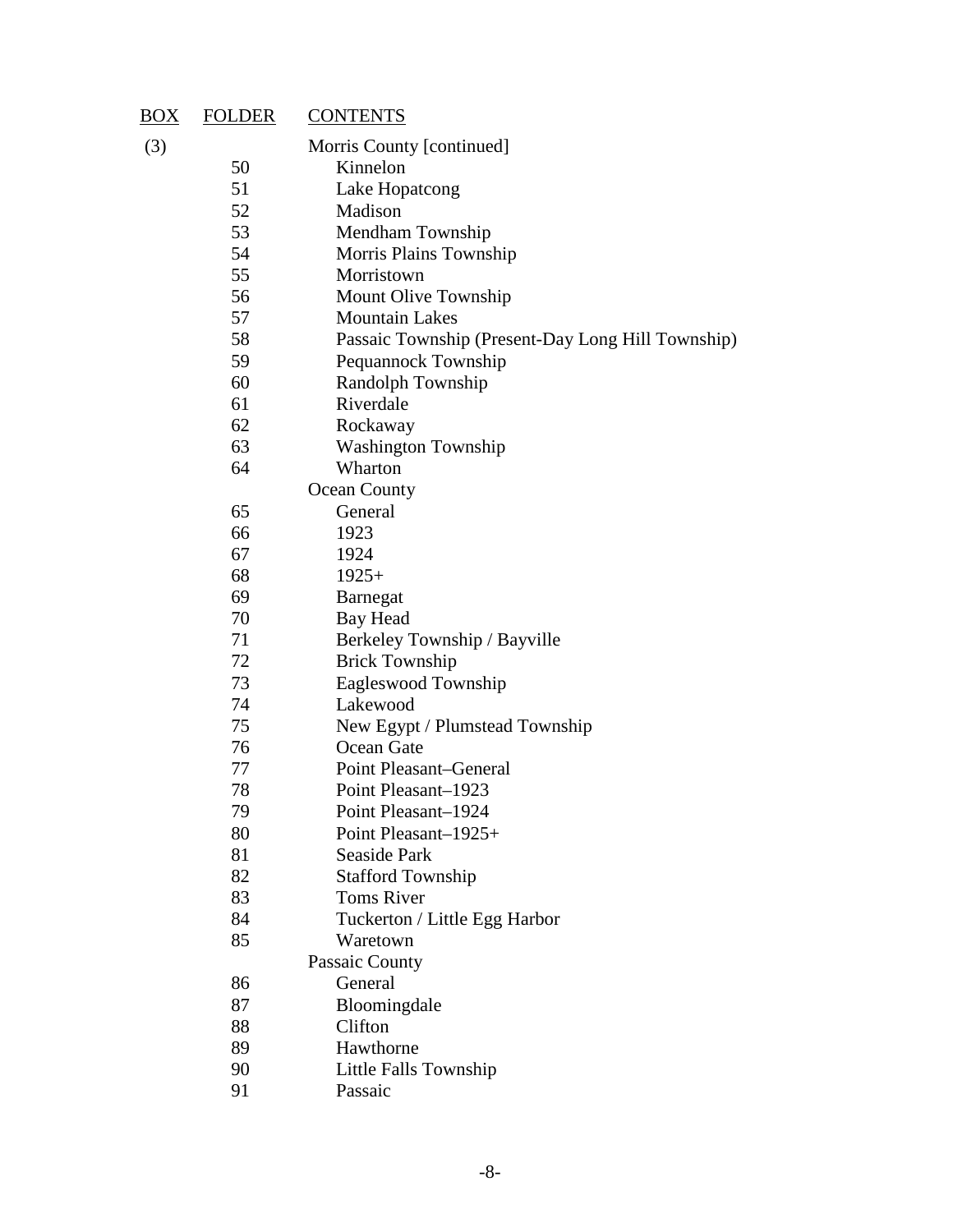| (3)<br>Passaic County [continued]<br>92<br>Paterson–General<br>93<br>Paterson-1922<br>94<br>Paterson-1923<br>95<br>Paterson-1924<br>96<br>Paterson-1925-1929<br>97<br>Paterson-1930+<br>98<br><b>Paterson Evening News-Editorials</b><br>99<br>Paterson Press-Guardian<br>100<br><b>Pompton Lakes</b><br>101<br><b>Prospect Park</b><br>102<br>Totowa<br>103<br>Wanaque<br>104<br>Wayne<br>105<br>West Milford Township<br><b>Salem County</b><br>General<br>106<br>107<br>Alloway<br>108<br>Elmer<br>109<br><b>Oldmans</b> Township<br>110<br>Pennsgrove<br>111<br>Pilesgrove Township<br>112<br>Salem<br><b>Somerset County</b><br>113<br>General<br>114<br>Basking Ridge / Bernardsville-General<br>115<br>Basking Ridge / Bernardsville-1922-1923<br>116<br>Basking Ridge / Bernardsville-1924<br>117<br>Basking Ridge / Bernardsville-1925+<br>118<br>Basking Ridge / Bernardsville-Rev. Carl Mellberg<br>Basking Ridge / Bernardsville-Brigitta Crafferty Ku Klux Klan<br>119<br>Scrapbook [press clippings]<br>120<br>Bedminster Township / Pluckemin<br>121<br>Bound Brook / Franklin Township<br>122<br><b>Bridgewater Township</b><br>123<br>Montgomery Township<br>124<br>North Plainfield<br>125<br>Peapack–Gladstone<br>Somerville<br>126<br>127<br>Warren Township<br><b>Sussex County</b><br>128<br>General<br>129<br>Franklin<br>130<br>Newton<br>131<br>Ogdensburg<br><b>Sussex</b> | $\frac{BOX}{E}$ | <b>FOLDER</b><br><b>CONTENTS</b> |  |
|------------------------------------------------------------------------------------------------------------------------------------------------------------------------------------------------------------------------------------------------------------------------------------------------------------------------------------------------------------------------------------------------------------------------------------------------------------------------------------------------------------------------------------------------------------------------------------------------------------------------------------------------------------------------------------------------------------------------------------------------------------------------------------------------------------------------------------------------------------------------------------------------------------------------------------------------------------------------------------------------------------------------------------------------------------------------------------------------------------------------------------------------------------------------------------------------------------------------------------------------------------------------------------------------------------------------------------------------------------------------------------------------------|-----------------|----------------------------------|--|
|                                                                                                                                                                                                                                                                                                                                                                                                                                                                                                                                                                                                                                                                                                                                                                                                                                                                                                                                                                                                                                                                                                                                                                                                                                                                                                                                                                                                      |                 |                                  |  |
|                                                                                                                                                                                                                                                                                                                                                                                                                                                                                                                                                                                                                                                                                                                                                                                                                                                                                                                                                                                                                                                                                                                                                                                                                                                                                                                                                                                                      |                 |                                  |  |
|                                                                                                                                                                                                                                                                                                                                                                                                                                                                                                                                                                                                                                                                                                                                                                                                                                                                                                                                                                                                                                                                                                                                                                                                                                                                                                                                                                                                      |                 |                                  |  |
|                                                                                                                                                                                                                                                                                                                                                                                                                                                                                                                                                                                                                                                                                                                                                                                                                                                                                                                                                                                                                                                                                                                                                                                                                                                                                                                                                                                                      |                 |                                  |  |
|                                                                                                                                                                                                                                                                                                                                                                                                                                                                                                                                                                                                                                                                                                                                                                                                                                                                                                                                                                                                                                                                                                                                                                                                                                                                                                                                                                                                      |                 |                                  |  |
|                                                                                                                                                                                                                                                                                                                                                                                                                                                                                                                                                                                                                                                                                                                                                                                                                                                                                                                                                                                                                                                                                                                                                                                                                                                                                                                                                                                                      |                 |                                  |  |
|                                                                                                                                                                                                                                                                                                                                                                                                                                                                                                                                                                                                                                                                                                                                                                                                                                                                                                                                                                                                                                                                                                                                                                                                                                                                                                                                                                                                      |                 |                                  |  |
|                                                                                                                                                                                                                                                                                                                                                                                                                                                                                                                                                                                                                                                                                                                                                                                                                                                                                                                                                                                                                                                                                                                                                                                                                                                                                                                                                                                                      |                 |                                  |  |
|                                                                                                                                                                                                                                                                                                                                                                                                                                                                                                                                                                                                                                                                                                                                                                                                                                                                                                                                                                                                                                                                                                                                                                                                                                                                                                                                                                                                      |                 |                                  |  |
|                                                                                                                                                                                                                                                                                                                                                                                                                                                                                                                                                                                                                                                                                                                                                                                                                                                                                                                                                                                                                                                                                                                                                                                                                                                                                                                                                                                                      |                 |                                  |  |
|                                                                                                                                                                                                                                                                                                                                                                                                                                                                                                                                                                                                                                                                                                                                                                                                                                                                                                                                                                                                                                                                                                                                                                                                                                                                                                                                                                                                      |                 |                                  |  |
|                                                                                                                                                                                                                                                                                                                                                                                                                                                                                                                                                                                                                                                                                                                                                                                                                                                                                                                                                                                                                                                                                                                                                                                                                                                                                                                                                                                                      |                 |                                  |  |
|                                                                                                                                                                                                                                                                                                                                                                                                                                                                                                                                                                                                                                                                                                                                                                                                                                                                                                                                                                                                                                                                                                                                                                                                                                                                                                                                                                                                      |                 |                                  |  |
|                                                                                                                                                                                                                                                                                                                                                                                                                                                                                                                                                                                                                                                                                                                                                                                                                                                                                                                                                                                                                                                                                                                                                                                                                                                                                                                                                                                                      |                 |                                  |  |
|                                                                                                                                                                                                                                                                                                                                                                                                                                                                                                                                                                                                                                                                                                                                                                                                                                                                                                                                                                                                                                                                                                                                                                                                                                                                                                                                                                                                      |                 |                                  |  |
|                                                                                                                                                                                                                                                                                                                                                                                                                                                                                                                                                                                                                                                                                                                                                                                                                                                                                                                                                                                                                                                                                                                                                                                                                                                                                                                                                                                                      |                 |                                  |  |
|                                                                                                                                                                                                                                                                                                                                                                                                                                                                                                                                                                                                                                                                                                                                                                                                                                                                                                                                                                                                                                                                                                                                                                                                                                                                                                                                                                                                      |                 |                                  |  |
|                                                                                                                                                                                                                                                                                                                                                                                                                                                                                                                                                                                                                                                                                                                                                                                                                                                                                                                                                                                                                                                                                                                                                                                                                                                                                                                                                                                                      |                 |                                  |  |
|                                                                                                                                                                                                                                                                                                                                                                                                                                                                                                                                                                                                                                                                                                                                                                                                                                                                                                                                                                                                                                                                                                                                                                                                                                                                                                                                                                                                      |                 |                                  |  |
|                                                                                                                                                                                                                                                                                                                                                                                                                                                                                                                                                                                                                                                                                                                                                                                                                                                                                                                                                                                                                                                                                                                                                                                                                                                                                                                                                                                                      |                 |                                  |  |
|                                                                                                                                                                                                                                                                                                                                                                                                                                                                                                                                                                                                                                                                                                                                                                                                                                                                                                                                                                                                                                                                                                                                                                                                                                                                                                                                                                                                      |                 |                                  |  |
|                                                                                                                                                                                                                                                                                                                                                                                                                                                                                                                                                                                                                                                                                                                                                                                                                                                                                                                                                                                                                                                                                                                                                                                                                                                                                                                                                                                                      |                 |                                  |  |
|                                                                                                                                                                                                                                                                                                                                                                                                                                                                                                                                                                                                                                                                                                                                                                                                                                                                                                                                                                                                                                                                                                                                                                                                                                                                                                                                                                                                      |                 |                                  |  |
|                                                                                                                                                                                                                                                                                                                                                                                                                                                                                                                                                                                                                                                                                                                                                                                                                                                                                                                                                                                                                                                                                                                                                                                                                                                                                                                                                                                                      |                 |                                  |  |
|                                                                                                                                                                                                                                                                                                                                                                                                                                                                                                                                                                                                                                                                                                                                                                                                                                                                                                                                                                                                                                                                                                                                                                                                                                                                                                                                                                                                      |                 |                                  |  |
|                                                                                                                                                                                                                                                                                                                                                                                                                                                                                                                                                                                                                                                                                                                                                                                                                                                                                                                                                                                                                                                                                                                                                                                                                                                                                                                                                                                                      |                 |                                  |  |
|                                                                                                                                                                                                                                                                                                                                                                                                                                                                                                                                                                                                                                                                                                                                                                                                                                                                                                                                                                                                                                                                                                                                                                                                                                                                                                                                                                                                      |                 |                                  |  |
|                                                                                                                                                                                                                                                                                                                                                                                                                                                                                                                                                                                                                                                                                                                                                                                                                                                                                                                                                                                                                                                                                                                                                                                                                                                                                                                                                                                                      |                 |                                  |  |
|                                                                                                                                                                                                                                                                                                                                                                                                                                                                                                                                                                                                                                                                                                                                                                                                                                                                                                                                                                                                                                                                                                                                                                                                                                                                                                                                                                                                      |                 |                                  |  |
|                                                                                                                                                                                                                                                                                                                                                                                                                                                                                                                                                                                                                                                                                                                                                                                                                                                                                                                                                                                                                                                                                                                                                                                                                                                                                                                                                                                                      |                 |                                  |  |
|                                                                                                                                                                                                                                                                                                                                                                                                                                                                                                                                                                                                                                                                                                                                                                                                                                                                                                                                                                                                                                                                                                                                                                                                                                                                                                                                                                                                      |                 |                                  |  |
|                                                                                                                                                                                                                                                                                                                                                                                                                                                                                                                                                                                                                                                                                                                                                                                                                                                                                                                                                                                                                                                                                                                                                                                                                                                                                                                                                                                                      |                 |                                  |  |
|                                                                                                                                                                                                                                                                                                                                                                                                                                                                                                                                                                                                                                                                                                                                                                                                                                                                                                                                                                                                                                                                                                                                                                                                                                                                                                                                                                                                      |                 |                                  |  |
|                                                                                                                                                                                                                                                                                                                                                                                                                                                                                                                                                                                                                                                                                                                                                                                                                                                                                                                                                                                                                                                                                                                                                                                                                                                                                                                                                                                                      |                 |                                  |  |
|                                                                                                                                                                                                                                                                                                                                                                                                                                                                                                                                                                                                                                                                                                                                                                                                                                                                                                                                                                                                                                                                                                                                                                                                                                                                                                                                                                                                      |                 |                                  |  |
|                                                                                                                                                                                                                                                                                                                                                                                                                                                                                                                                                                                                                                                                                                                                                                                                                                                                                                                                                                                                                                                                                                                                                                                                                                                                                                                                                                                                      |                 |                                  |  |
|                                                                                                                                                                                                                                                                                                                                                                                                                                                                                                                                                                                                                                                                                                                                                                                                                                                                                                                                                                                                                                                                                                                                                                                                                                                                                                                                                                                                      |                 |                                  |  |
|                                                                                                                                                                                                                                                                                                                                                                                                                                                                                                                                                                                                                                                                                                                                                                                                                                                                                                                                                                                                                                                                                                                                                                                                                                                                                                                                                                                                      |                 |                                  |  |
|                                                                                                                                                                                                                                                                                                                                                                                                                                                                                                                                                                                                                                                                                                                                                                                                                                                                                                                                                                                                                                                                                                                                                                                                                                                                                                                                                                                                      |                 |                                  |  |
|                                                                                                                                                                                                                                                                                                                                                                                                                                                                                                                                                                                                                                                                                                                                                                                                                                                                                                                                                                                                                                                                                                                                                                                                                                                                                                                                                                                                      |                 |                                  |  |
|                                                                                                                                                                                                                                                                                                                                                                                                                                                                                                                                                                                                                                                                                                                                                                                                                                                                                                                                                                                                                                                                                                                                                                                                                                                                                                                                                                                                      |                 |                                  |  |
|                                                                                                                                                                                                                                                                                                                                                                                                                                                                                                                                                                                                                                                                                                                                                                                                                                                                                                                                                                                                                                                                                                                                                                                                                                                                                                                                                                                                      |                 |                                  |  |
|                                                                                                                                                                                                                                                                                                                                                                                                                                                                                                                                                                                                                                                                                                                                                                                                                                                                                                                                                                                                                                                                                                                                                                                                                                                                                                                                                                                                      |                 |                                  |  |
|                                                                                                                                                                                                                                                                                                                                                                                                                                                                                                                                                                                                                                                                                                                                                                                                                                                                                                                                                                                                                                                                                                                                                                                                                                                                                                                                                                                                      |                 |                                  |  |
|                                                                                                                                                                                                                                                                                                                                                                                                                                                                                                                                                                                                                                                                                                                                                                                                                                                                                                                                                                                                                                                                                                                                                                                                                                                                                                                                                                                                      |                 | 132                              |  |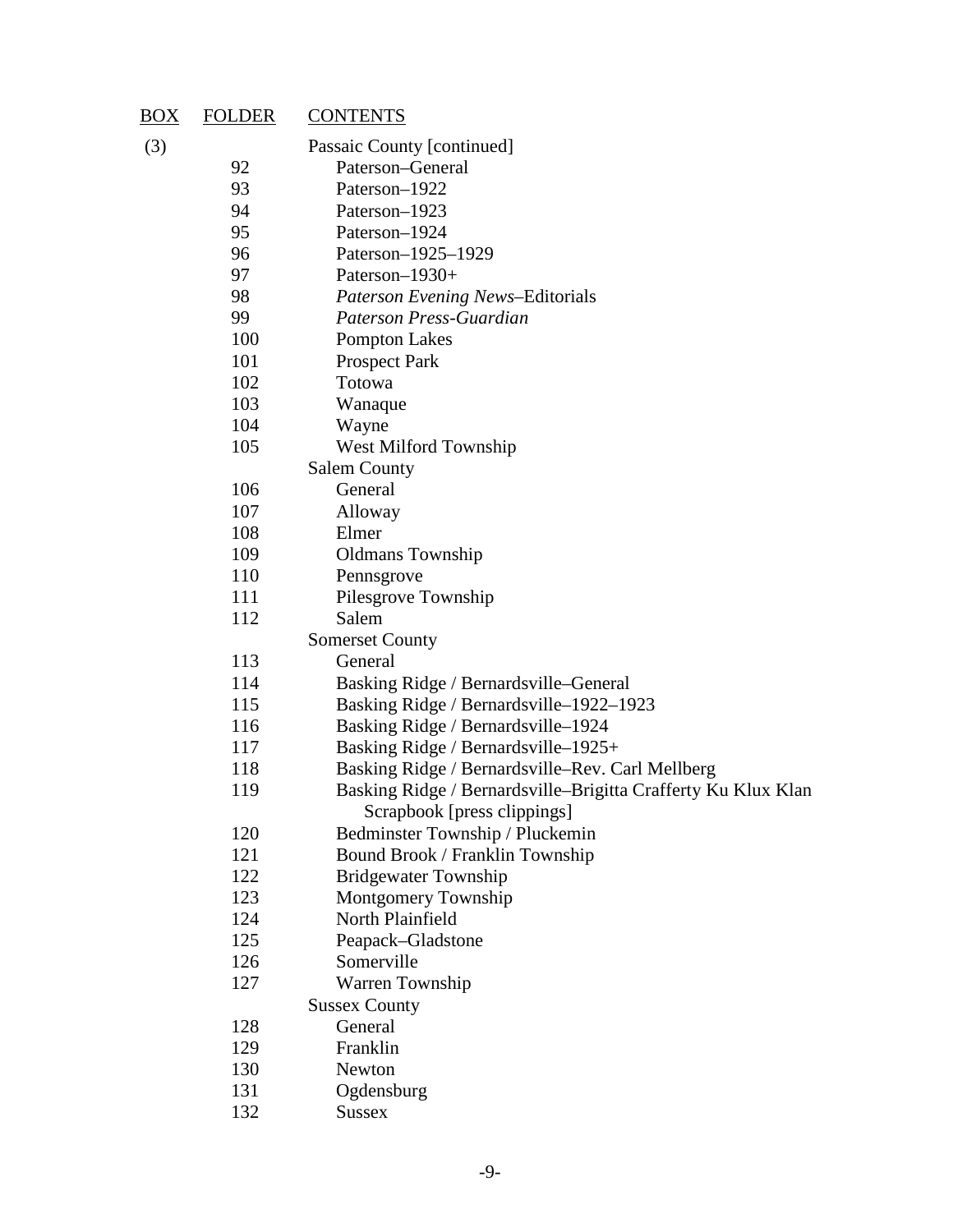| $\underline{BOX}$ | <b>FOLDER</b>  | <b>CONTENTS</b>              |
|-------------------|----------------|------------------------------|
| $\overline{4}$    |                | <b>Union County</b>          |
|                   | 1              | General                      |
|                   |                | <b>Clark Township</b>        |
|                   | $\frac{2}{3}$  | Cranford                     |
|                   | $\overline{4}$ | Elizabeth                    |
|                   | 5              | Garwood                      |
|                   | 6              | Hillside                     |
|                   | 7              | Kenilworth                   |
|                   | 8              | Linden                       |
|                   | 9              | Mountainside                 |
|                   | 10             | <b>New Providence</b>        |
|                   | 11             | Plainfield                   |
|                   | 12             | Rahway                       |
|                   | 13             | Roselle                      |
|                   | 14             | <b>Roselle Park</b>          |
|                   | 15             | <b>Scotch Plains</b>         |
|                   | 16             | Springfield                  |
|                   | 17             | Summit                       |
|                   | 18             | Union                        |
|                   | 19             | Westfield                    |
|                   |                | <b>Warren County</b>         |
|                   | 20             | General                      |
|                   | 21             | Belvidere                    |
|                   | 22             | Blairstown                   |
|                   | 23             | Hackettstown                 |
|                   | 24             | Hope                         |
|                   | 25             | <b>Mansfield Township</b>    |
|                   | 26             | Oxford                       |
|                   | 27             | Phillipsburg                 |
|                   | 28             | Washington                   |
| (4)               |                | <b>KLAN AND PRO-KLAN O</b>   |
|                   |                | <b>DELATION TO MEW IEDST</b> |

| (4) | KLAN AND PRO-KLAN ORGANIZATIONS, LEADERS, PUBLICATIONS IN |
|-----|-----------------------------------------------------------|
|     | <b>RELATION TO NEW JERSEY</b>                             |
|     | $\Omega$                                                  |

Organizational Forms 29 Structure<br>30 Terminolo **Terminology**  Uniforms Music **Organizations** 33 **American Krusaders**<br>34 **American Protestant** American Protestant Alliance Improved Order of Red Men 36 Junior Klan<br>37 Junior Order 37 Junior Order United American Mechanics<br>38 Loval Sons of America Loyal Sons of America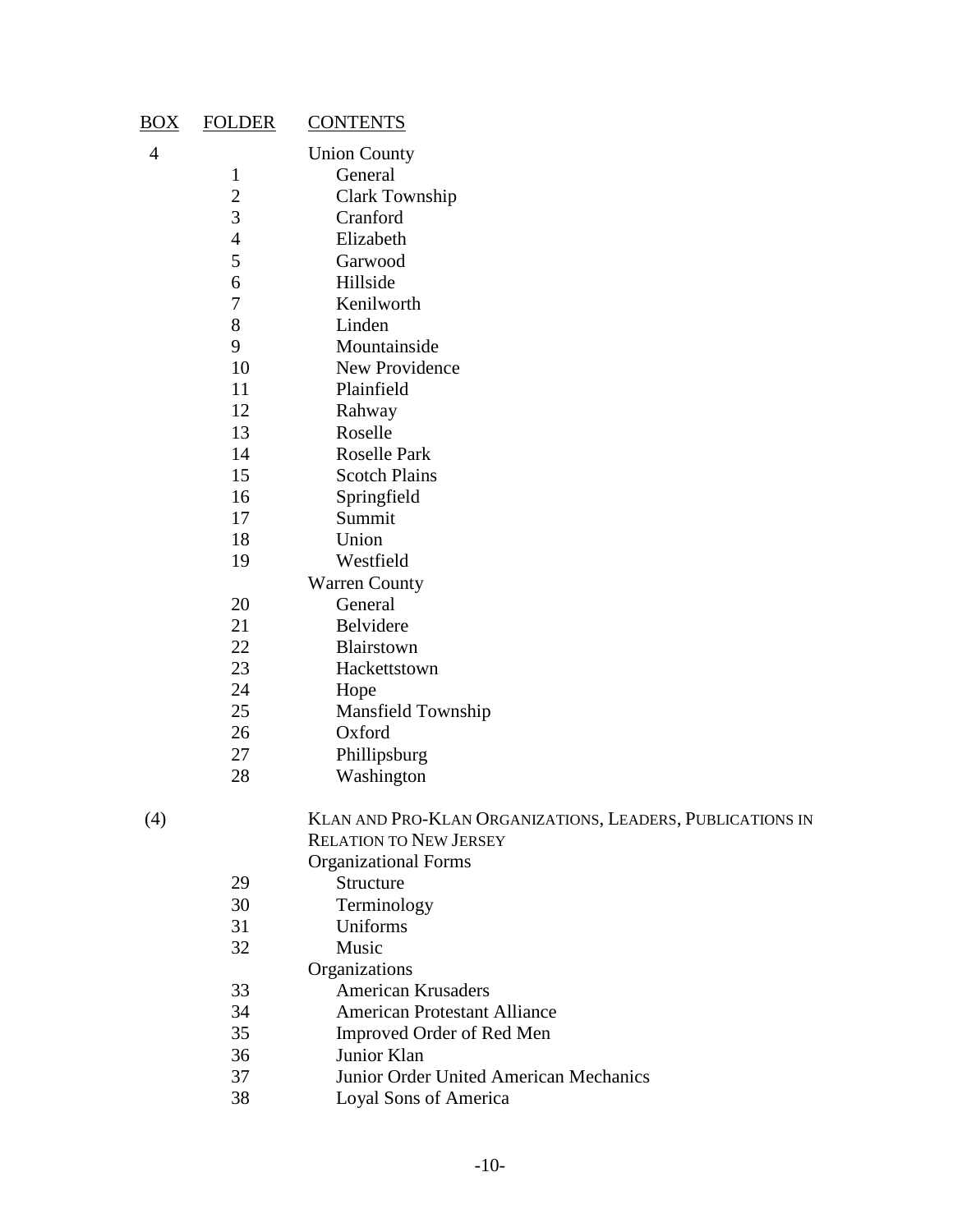| $\overline{BOX}$ | <b>FOLDER</b> | <b>CONTENTS</b>                                               |
|------------------|---------------|---------------------------------------------------------------|
| (4)              |               | Organizations [continued]                                     |
|                  | 39            | Sons and Daughters of Liberty                                 |
|                  | 40            | White Band                                                    |
|                  | 41            | White Caps                                                    |
|                  | 42            | Women of the Klan                                             |
|                  |               | Leaders                                                       |
|                  | 43            | <b>Arthur Bell</b>                                            |
|                  | 44            | D.C. Stephenson                                               |
|                  | 45            | A.M. Young                                                    |
|                  | 46            | Carl Ziegler                                                  |
|                  |               | Publications                                                  |
|                  | 47            | General                                                       |
|                  | 48            | Official Monthly Bulletin (Atlanta)                           |
|                  |               | Part of issue for October 1, 1926.                            |
|                  | 49            | Special Bulletin, New Jersey Grand Dragon                     |
|                  |               | Scattered issues for 1926–1928.                               |
|                  | 50            | American Standard                                             |
|                  |               | Selected articles, not complete issues.                       |
|                  | 51            | Dawn                                                          |
|                  |               | Selected articles.                                            |
|                  | 52            | Fellowship Forum                                              |
|                  |               | Selected articles.                                            |
|                  | 53            | Fiery Cross (Indianapolis) 1922–1925                          |
|                  |               | Selected articles.                                            |
|                  | 54            | Fiery Cross (Indianapolis) New Jersey State Edition 1923–1924 |
|                  |               | Selected articles.                                            |
|                  | 55            | New Jersey Fiery Cross (Columbus, Ohio) 1923                  |
|                  |               | Issue for November 10, 1923.                                  |
|                  | 56            | Fiery Cross (Atlanta) 1939-1942                               |
|                  |               | Selected articles.                                            |
|                  | 57            | <b>Hundred Percent Magazine</b>                               |
|                  |               | Fragment of issue for November 1923.                          |
|                  | 58            | <b>Imperial Night-Hawk</b>                                    |
|                  |               | Selected articles.                                            |
|                  | 59            | Kourier                                                       |
|                  |               | Selected articles.                                            |
|                  | 60            | Protestant                                                    |
|                  |               | Selected articles.                                            |
|                  | 61            | Searchlight                                                   |
|                  |               | Selected articles.                                            |
|                  | 62            | Torch                                                         |
|                  |               | Selected articles.                                            |
|                  | 63            | Vigilance                                                     |
|                  |               | One article.                                                  |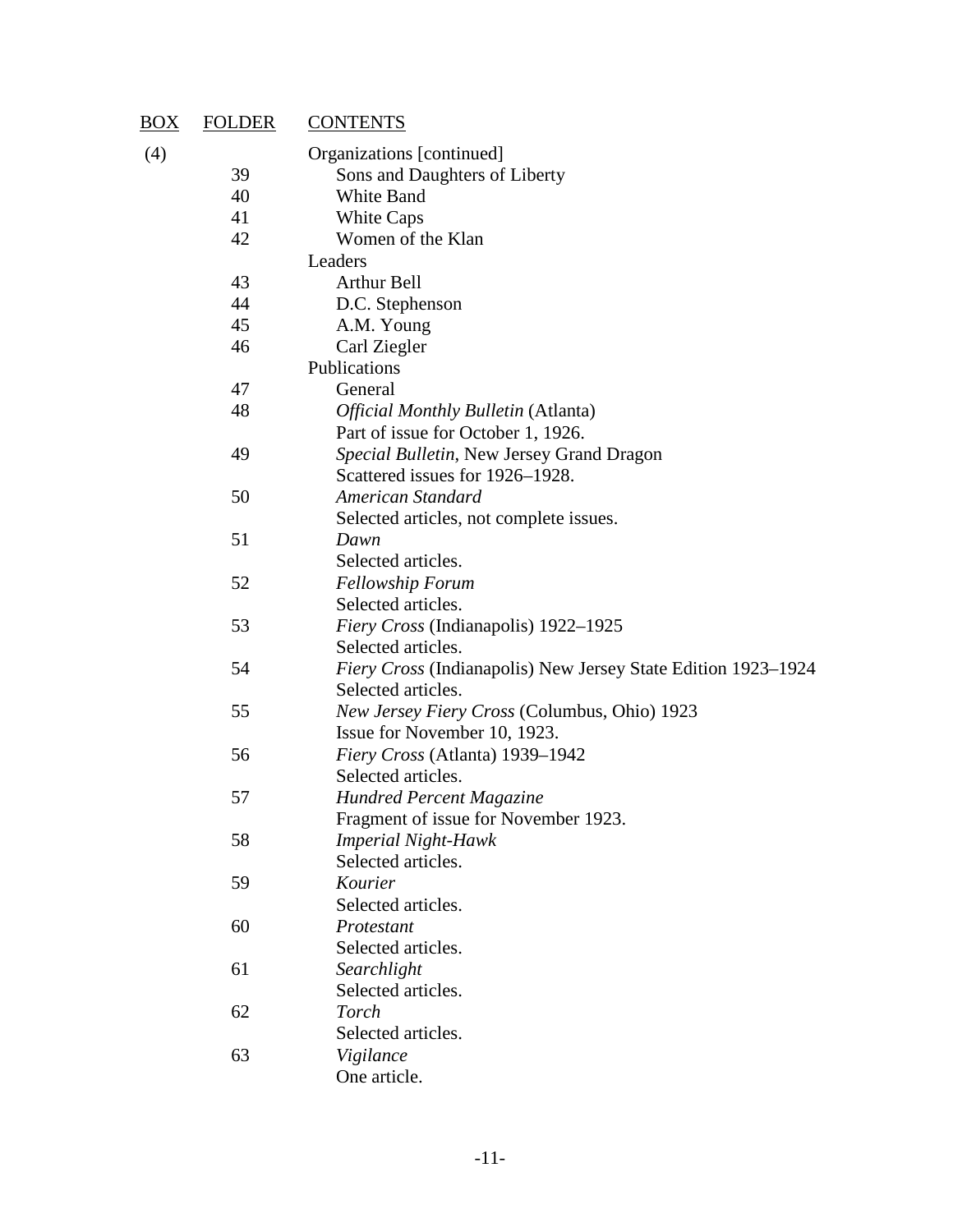#### BOX FOLDER CONTENTS

| (4) |  |  | Alma White, Pillar of Fire Church, Good Citizen |  |
|-----|--|--|-------------------------------------------------|--|

- Alma White–General
- Alma White–Her Books Alma White–1921
- Alma White–1922 Alma White–1923 Alma White–1924
- Alma White–1925 Alma White–1926
- Alma White–1927
- Alma White–1928 Alma White–1929
- Alma White–1930
- Alma White–1931
- Alma White–1932
- Alma White–1933
- *Good Citizen* (Zarephath, New Jersey)–General
- *Good Citizen* (Zarephath, New Jersey)–1916 Notes only. *Good Citizen* (Zarephath, New Jersey)–1917 Notes only.
- *Good Citizen* (Zarephath, New Jersey)–1918 Notes only.
- *Good Citizen* (Zarephath, New Jersey)–1921 Issue for April.
- *Good Citizen* (Zarephath, New Jersey)–1923 Reprinted article only.
- *Good Citizen* (Zarephath, New Jersey)–1926 Issues for February, November and December.
- *Good Citizen* (Zarephath, New Jersey)–1927 One image only.
- *Good Citizen* (Zarephath, New Jersey)–1928 Notes and selected pages.
- *Good Citizen* (Zarephath, New Jersey)–1929 Notes and selected pages.
- *Good Citizen* (Zarephath, New Jersey)–1930 Notes and selected pages.
- *Good Citizen* (Zarephath, New Jersey)–1931 Notes and selected pages.
- *Good Citizen* (Zarephath, New Jersey)–1932 Notes and selected pages
- *Good Citizen* (Zarephath, New Jersey)–1933 Notes and selected pages.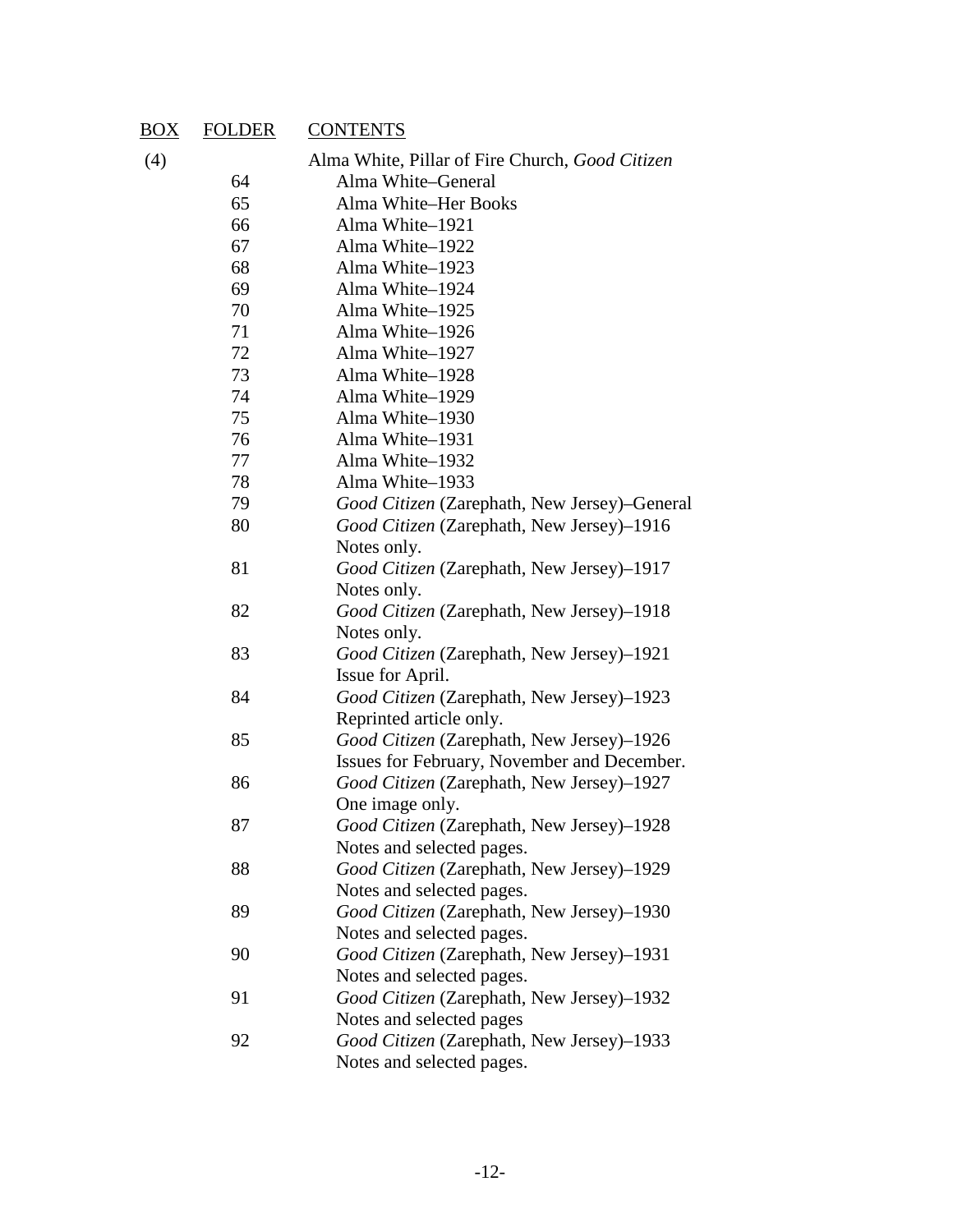| $\underline{BOX}$ | <b>FOLDER</b>    | <b>CONTENTS</b>                                                                                                                |
|-------------------|------------------|--------------------------------------------------------------------------------------------------------------------------------|
| (4)               |                  | NEW JERSEY KLAN IN RELATION TO SPECIAL SUBJECTS<br>New Jersey Laws                                                             |
|                   | 93               | <b>Klan Charters</b>                                                                                                           |
|                   | 94               | Anti-Klan and Anti-Lynching Laws                                                                                               |
|                   | 95               | Civil Rights Laws                                                                                                              |
|                   | 96               | <b>Eugenics Laws</b>                                                                                                           |
|                   | 97               | Schools                                                                                                                        |
| 5                 | $\mathbf{1}$     | Everson v. Board of Education. Ewing Township, N.J.<br>(U.S. Supreme Court, 1947)<br>National Klan Marches in Washington, D.C. |
|                   |                  | 1925                                                                                                                           |
|                   | $\frac{2}{3}$    | 1926                                                                                                                           |
|                   |                  | Immigration                                                                                                                    |
|                   | 4                | General                                                                                                                        |
|                   | 5                | 1921-1922                                                                                                                      |
|                   | 6                | 1923                                                                                                                           |
|                   | $\boldsymbol{7}$ | 1924                                                                                                                           |
|                   | $8\,$            | 1925-1929                                                                                                                      |
|                   | 9                | $1930+$                                                                                                                        |
|                   |                  | Prohibition                                                                                                                    |
|                   | 10               | General                                                                                                                        |
|                   | 11               | 1920-1922                                                                                                                      |
|                   | 12               | 1923                                                                                                                           |
|                   | 13               | 1924                                                                                                                           |
|                   | 14               | 1925                                                                                                                           |
|                   | 15               | 1926                                                                                                                           |
|                   | 16               | $1927+$                                                                                                                        |
|                   |                  | <b>Elections and Governors Conferences</b>                                                                                     |
|                   | 17               | National Governors Conferences, 1921–1923                                                                                      |
|                   | 18               | <b>New Jersey Party Platforms</b>                                                                                              |
|                   | 19               | Elections-1921                                                                                                                 |
|                   | 20               | Elections-1922                                                                                                                 |
|                   | 21               | Elections-1923                                                                                                                 |
|                   | 22               | Elections-1924-General                                                                                                         |
|                   | 23               | Elections-1924-January-June                                                                                                    |
|                   | 24               | Elections-1924-July-August                                                                                                     |
|                   | 25               | Elections-1924-September-November                                                                                              |
|                   | 26               | Elections-1925                                                                                                                 |
|                   | 27               | Elections-1926                                                                                                                 |
|                   | 28               | Elections-1927                                                                                                                 |
|                   | 29               | Elections-1928-General                                                                                                         |
|                   | 30               | Elections-1928-Through 1927                                                                                                    |
|                   | 31               | Elections-1928-January-June                                                                                                    |
|                   | 32               | Elections-1928-July-December                                                                                                   |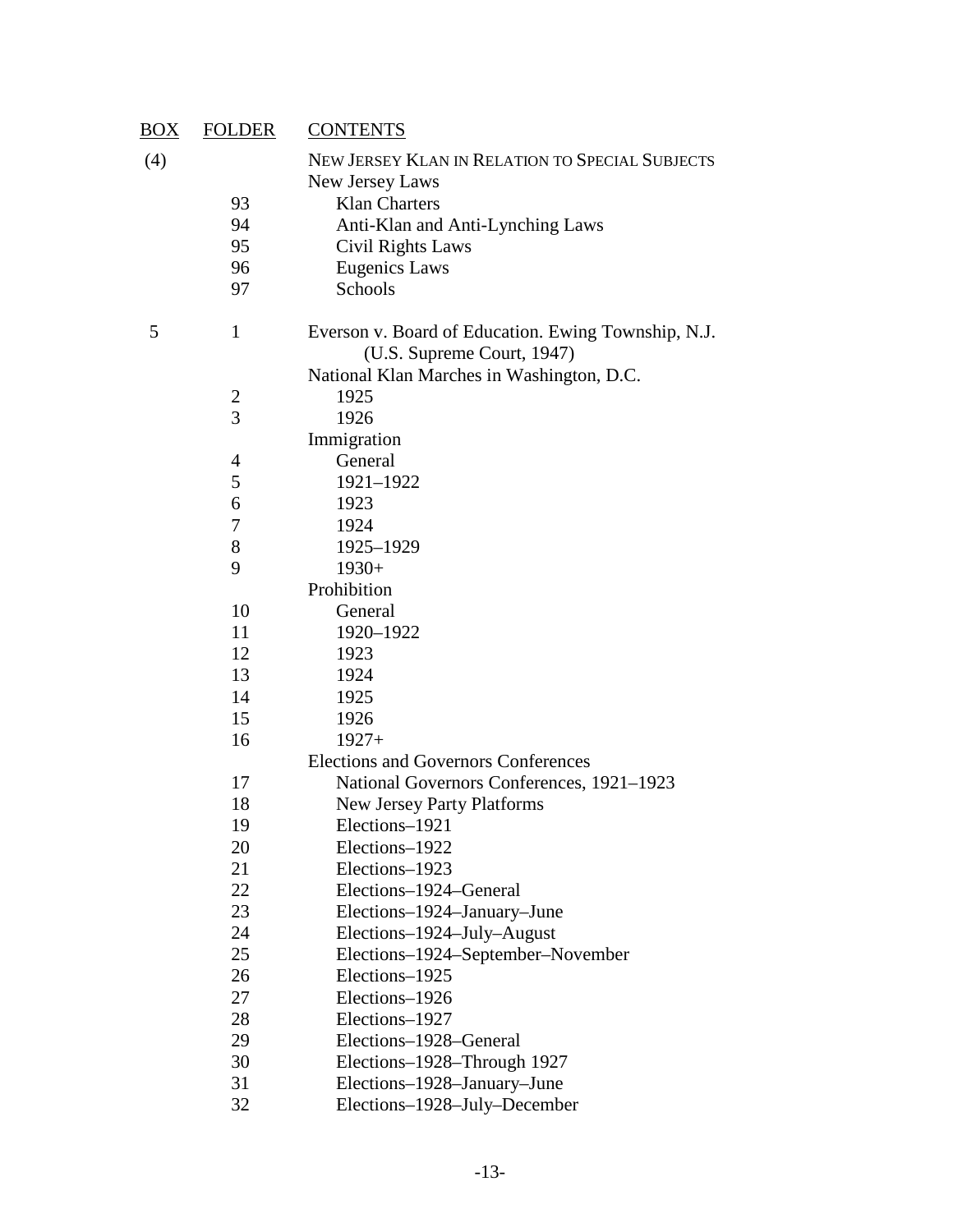| $\underline{BOX}$ | <b>FOLDER</b>  | <b>CONTENTS</b>                                                                      |
|-------------------|----------------|--------------------------------------------------------------------------------------|
| (5)               |                | Elections and Governors Conferences [continued]                                      |
|                   | 33             | Elections-1928-1929+                                                                 |
|                   | 34             | Elections-1930                                                                       |
|                   | 35             | Elections-1932                                                                       |
|                   |                | Nativism, Etc.                                                                       |
|                   | 36             | Nativism                                                                             |
|                   | 37             | Vigilantism                                                                          |
|                   |                | <b>Protestant Churches</b>                                                           |
|                   | 38             | Protestantism                                                                        |
|                   | 39             | <b>Baptists</b>                                                                      |
|                   | 40             | Episcopalians                                                                        |
|                   | 41             | Presbyterians                                                                        |
|                   | 42             | Methodists-General                                                                   |
|                   | 43             | Methodists-1921-1922                                                                 |
|                   | 44             | Methodists-1923                                                                      |
|                   | 45             | Methodists-1924-1925                                                                 |
|                   | 46             | Methodists-1926                                                                      |
|                   | 47             | Methodists-1927                                                                      |
|                   | 48             | Methodists-1928-1929                                                                 |
|                   | 49             | Methodists-1930+                                                                     |
|                   | 50             | <b>Salvation Army</b>                                                                |
|                   | 51             | YMCA / YWCA                                                                          |
|                   | 52             | Fundamentalism                                                                       |
|                   | 53             | Millennialism                                                                        |
|                   | 54             | Evolution / Scopes Trial                                                             |
|                   | 55             | <b>Billy Sunday</b>                                                                  |
|                   |                | <b>State and National Organizations</b>                                              |
|                   | 56             | Anti-Klan Organizations-General                                                      |
|                   | 57             | Anti-Klan Organizations-American Unity League                                        |
|                   | 58             | Anti-Klan Organizations-Thomas Jefferson League                                      |
|                   | 59             | Anti-Klan Organizations–Knights of Liberty                                           |
|                   | 60             | Anti-Klan Organizations-National Unity Council                                       |
|                   | 61             | Anti-Klan Organizations-National Vigilance Association                               |
|                   | 62             | Anti-Klan Organizations-Race Justice League                                          |
|                   | 63             | American Civil Liberties Union                                                       |
|                   | 64             | Veterans' Organizations-General                                                      |
|                   | 65             | Veterans' Organizations-American Legion                                              |
|                   | 66             | <b>Fraternal Societies</b>                                                           |
| 6                 | $\mathbf{1}$   | Women's Organizations and Leaders-General                                            |
|                   | $\overline{2}$ | Women's Organizations and Leaders–Daughters of the American<br>Revolution            |
|                   | 3              | Women's Organizations and Leaders-League of Women Voters<br>(Princeton)–General      |
|                   | 4              | Women's Organizations and Leaders-League of Women Voters<br>(Princeton)–Marion Olden |
|                   | 5              | Women's Organizations and Leaders-Margaret Sanger                                    |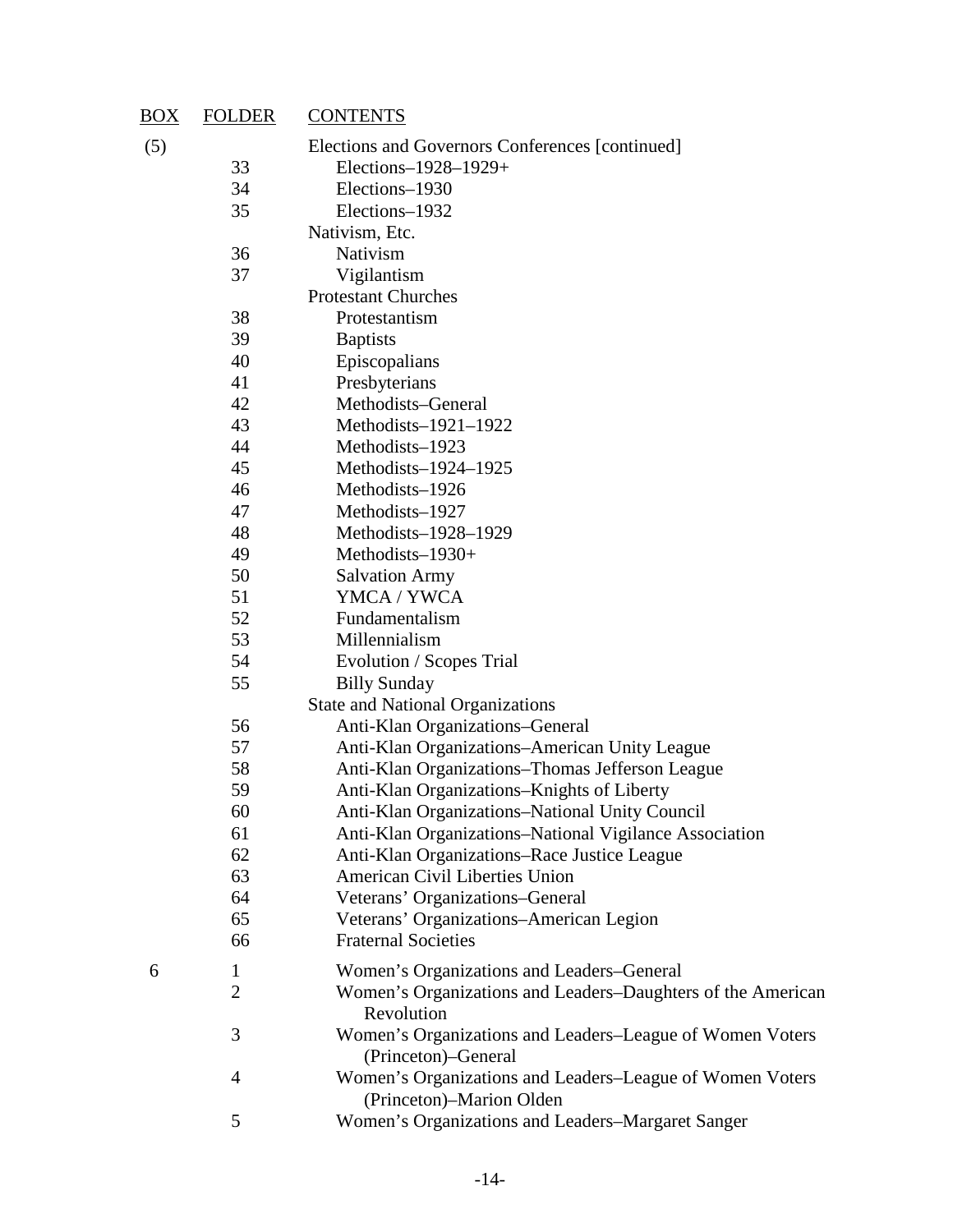| $\underline{BOX}$ | <b>FOLDER</b> | <b>CONTENTS</b>                                                        |
|-------------------|---------------|------------------------------------------------------------------------|
| (6)               |               | <b>Political Leaders and Other Prominent Persons</b>                   |
|                   | 6             | William Barbour                                                        |
|                   | 7             | Hugo Black                                                             |
|                   | 8             | William Jennings Bryan                                                 |
|                   | 9             | Walter Edge                                                            |
|                   | 10<br>11      | Henry Ford                                                             |
|                   | 12            | George Silzer<br><b>Woodrow Wilson</b>                                 |
|                   | 13            | <b>Other Celebrities</b>                                               |
|                   |               | <b>Hall-Mills Murder Case</b>                                          |
|                   | 14            | 1922                                                                   |
|                   |               | <b>Organized Labor</b>                                                 |
|                   | 15            | General                                                                |
|                   | 16            | Seabrook Strike, 1934                                                  |
| (6)               |               | <b>TARGET GROUPS OF NEW JERSEY KLAN</b>                                |
|                   |               | Catholics                                                              |
|                   | 17            | General                                                                |
|                   | 18            | 1921                                                                   |
|                   | 19            | 1922                                                                   |
|                   | 20            | 1923                                                                   |
|                   | 21            | 1924                                                                   |
|                   | 22            | 1925                                                                   |
|                   | 23            | 1926                                                                   |
|                   | 24            | 1927                                                                   |
|                   | 25            | 1928                                                                   |
|                   | 26            | 1929                                                                   |
|                   | 27            | $1930+$                                                                |
|                   | 28            | Ancient Order of Hibernians                                            |
|                   | 29            | Germans                                                                |
|                   | 30            | Mexico                                                                 |
|                   | 31<br>32      | <b>Charles Coughlin</b><br>Catholic News (New York) New Jersey Edition |
|                   | 33            | Monitor (New York and Newark)                                          |
|                   |               | Jews                                                                   |
|                   | 34            | General                                                                |
|                   | 35            | 1922                                                                   |
|                   | 36            | 1923                                                                   |
|                   | 37            | 1924                                                                   |
|                   | 38            | 1925-1929                                                              |
|                   | 39            | 1930-1939                                                              |
|                   | 40            | $1940+$                                                                |
|                   | 41            | Hudson Jewish News (Jersey City)                                       |
|                   | 42            | Jewish Chronicle (Newark)                                              |
|                   | 43            | Jewish Post (Paterson)                                                 |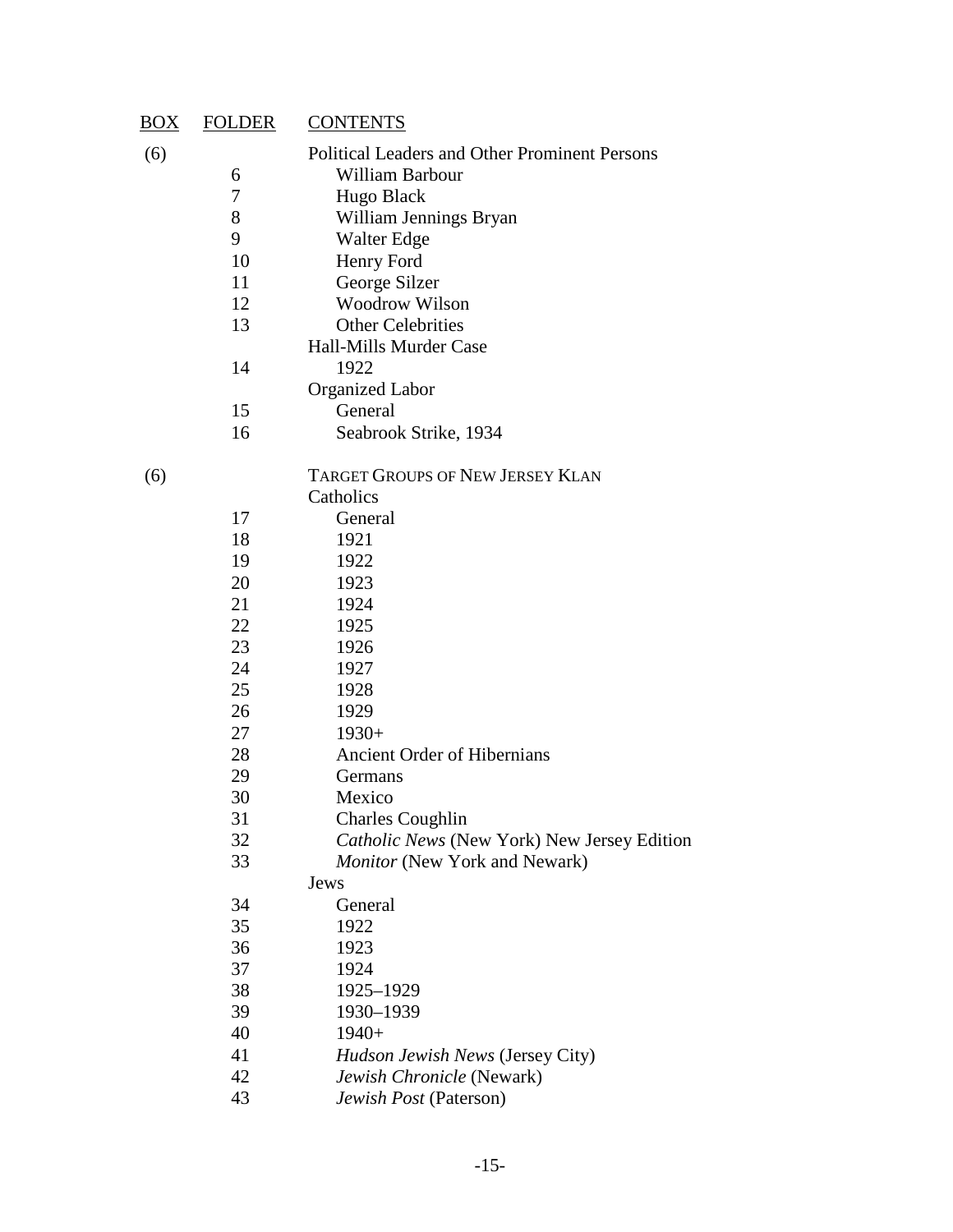| $\overline{BOX}$ | <b>FOLDER</b>    | <b>CONTENTS</b>                                                                  |
|------------------|------------------|----------------------------------------------------------------------------------|
| (6)              |                  | Jews [continued]                                                                 |
|                  | 44               | Jewish Record (Atlantic City)                                                    |
|                  | 45               | Jewish Tribune (Passaic)                                                         |
|                  |                  | African-Americans                                                                |
|                  | 46               | General                                                                          |
|                  | 47               | Through 1922                                                                     |
|                  | 48               | 1923                                                                             |
|                  | 49               | 1924                                                                             |
|                  | 50               | 1925                                                                             |
|                  | 51               | 1926                                                                             |
|                  | 52               | 1927                                                                             |
|                  | 53               | 1928                                                                             |
|                  | 54               | $1929+$                                                                          |
|                  | 55               | Marcus Garvey and Universal Negro Improvement Association -<br>General           |
|                  | 56               | Marcus Garvey and Universal Negro Improvement Association-<br>Garvey/UNIA Papers |
|                  | 57               | Marian Anderson                                                                  |
|                  | 58               | <b>Jack Johnson</b>                                                              |
|                  | 59               | Echo (Red Bank)                                                                  |
|                  | 60               | New Jersey Afro-American (Newark)                                                |
|                  | 61               | New Jersey Herald News (Newark)                                                  |
|                  | 62               | National Urban League                                                            |
|                  |                  | National Association for the Advancement of Colored People (NAACP)               |
|                  | 63               | General                                                                          |
|                  | 64               | <b>Emancipation Exposition</b> , 1913                                            |
|                  | 65               | 1921-1929                                                                        |
|                  | 66               | $1930+$                                                                          |
|                  | 67               | <b>Anti-Lynching Campaigns</b>                                                   |
|                  | 68               | Birth of a Nation-General                                                        |
| 7                | $\mathbf{1}$     | Birth of a Nation-New Jersey                                                     |
| (7)              |                  | NAZISM / FASCISM AND RACE THEORY / EUGENICS IN RELATION TO NEW                   |
|                  |                  | <b>JERSEY KLAN</b>                                                               |
|                  |                  | <b>Nazi-Klan Relations</b>                                                       |
|                  | $\overline{c}$   | General                                                                          |
|                  | 3                | 1922-1925                                                                        |
|                  | $\overline{4}$   | 1930-1939                                                                        |
|                  | 5                | 1940                                                                             |
|                  | 6                | 1941-1946                                                                        |
|                  | $\boldsymbol{7}$ | Sedition Trial, 1944                                                             |
|                  | 8                | <b>Samuel Dickstein Interview</b>                                                |
|                  | 9                | <b>Charles Lindbergh</b>                                                         |
|                  | 10               | Klan-Bund Rally, 1940-Newsreel [videotape]                                       |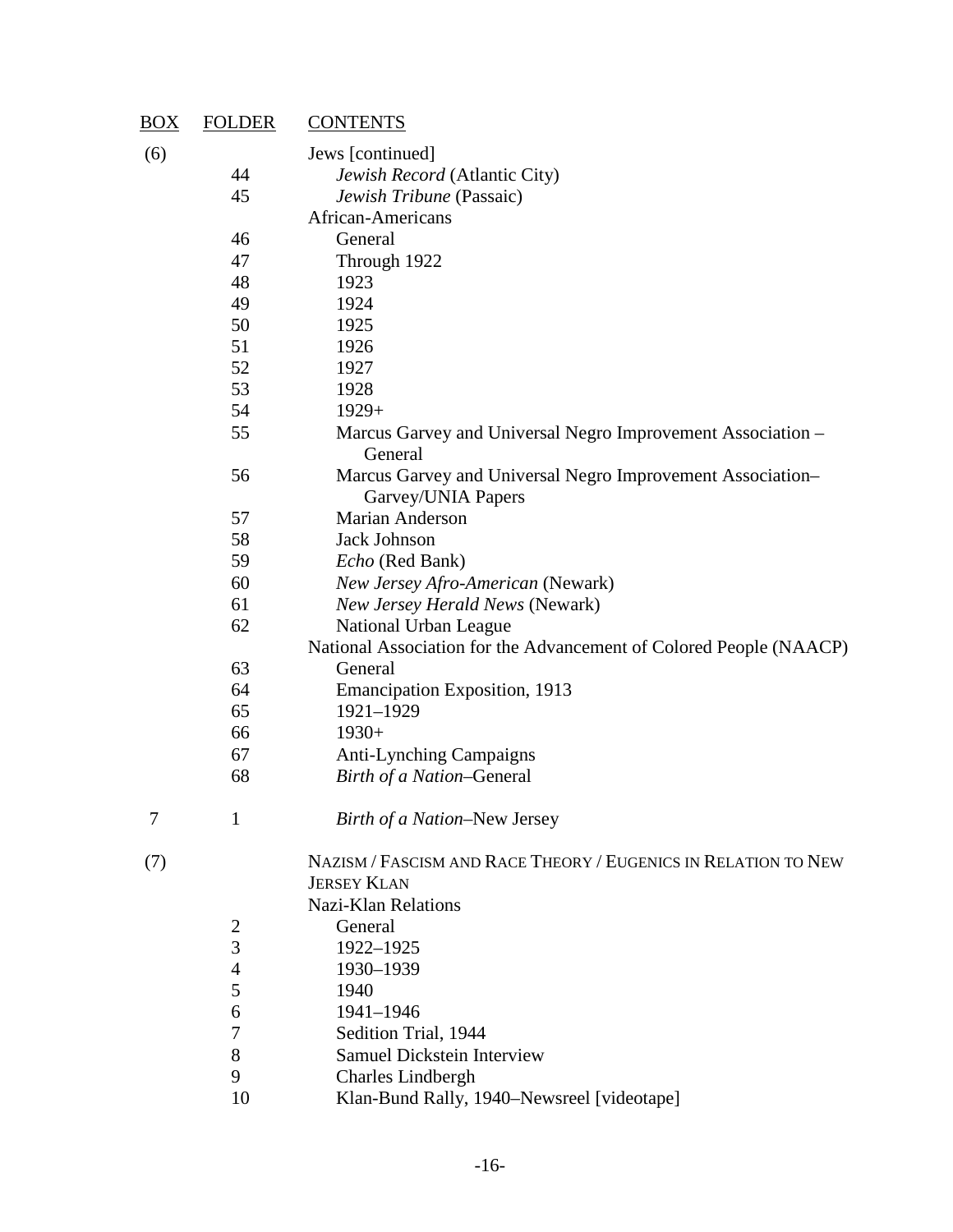| <u>BOX</u> | <b>FOLDER</b>               | <b>CONTENTS</b>                                                                                                                                                                                                                                                                                                                                                                                                                                                                                                                                                                                                                                          |
|------------|-----------------------------|----------------------------------------------------------------------------------------------------------------------------------------------------------------------------------------------------------------------------------------------------------------------------------------------------------------------------------------------------------------------------------------------------------------------------------------------------------------------------------------------------------------------------------------------------------------------------------------------------------------------------------------------------------|
| (7)        |                             | Nazi-Klan Relations [continued]                                                                                                                                                                                                                                                                                                                                                                                                                                                                                                                                                                                                                          |
|            | 11                          | <b>Edward James Smythe–General</b>                                                                                                                                                                                                                                                                                                                                                                                                                                                                                                                                                                                                                       |
|            |                             | Smythe was a link between the Klan and the German-American Bund,                                                                                                                                                                                                                                                                                                                                                                                                                                                                                                                                                                                         |
|            |                             | and a defendant in the 1944 sedition trial.                                                                                                                                                                                                                                                                                                                                                                                                                                                                                                                                                                                                              |
|            | 12                          | Edward James Smythe-FBI Records-1939-1941                                                                                                                                                                                                                                                                                                                                                                                                                                                                                                                                                                                                                |
|            | 13                          | Edward James Smythe-FBI Records-1941-1942                                                                                                                                                                                                                                                                                                                                                                                                                                                                                                                                                                                                                |
|            | 14                          | Edward James Smythe-FBI Records-1942                                                                                                                                                                                                                                                                                                                                                                                                                                                                                                                                                                                                                     |
|            | 15                          | Edward James Smythe-FBI Records-1942-1943                                                                                                                                                                                                                                                                                                                                                                                                                                                                                                                                                                                                                |
|            | 16                          | Edward James Smythe-FBI Records-1943-1944                                                                                                                                                                                                                                                                                                                                                                                                                                                                                                                                                                                                                |
|            | 17                          | Edward James Smythe-FBI Records-1944-1948                                                                                                                                                                                                                                                                                                                                                                                                                                                                                                                                                                                                                |
|            | 18                          | Edward James Smythe-FBI Records-1948-1972                                                                                                                                                                                                                                                                                                                                                                                                                                                                                                                                                                                                                |
| 8          |                             | Italian Fascism                                                                                                                                                                                                                                                                                                                                                                                                                                                                                                                                                                                                                                          |
|            | $\mathbf{1}$                | General                                                                                                                                                                                                                                                                                                                                                                                                                                                                                                                                                                                                                                                  |
|            |                             | Eugenics / Race Theory                                                                                                                                                                                                                                                                                                                                                                                                                                                                                                                                                                                                                                   |
|            | $\overline{c}$              | General                                                                                                                                                                                                                                                                                                                                                                                                                                                                                                                                                                                                                                                  |
|            | $\overline{3}$              | Henry Goddard / Vineland Training School                                                                                                                                                                                                                                                                                                                                                                                                                                                                                                                                                                                                                 |
|            | $\overline{4}$              | Princeton University-General                                                                                                                                                                                                                                                                                                                                                                                                                                                                                                                                                                                                                             |
|            | 5                           | Princeton University–Carl Brigham                                                                                                                                                                                                                                                                                                                                                                                                                                                                                                                                                                                                                        |
|            | 6                           | Princeton University-Edwin Conklin                                                                                                                                                                                                                                                                                                                                                                                                                                                                                                                                                                                                                       |
|            | 7                           | <b>Secondary Works</b>                                                                                                                                                                                                                                                                                                                                                                                                                                                                                                                                                                                                                                   |
|            | 8                           | Miscellaneous                                                                                                                                                                                                                                                                                                                                                                                                                                                                                                                                                                                                                                            |
| (8)        | 9<br>$10 - 12$<br>$13 - 14$ | PENNSYLVANIA STATE POLICE: KU KLUX KLAN RECORDS<br>These records, which were stolen from the home of a regional Klan<br>leader in 1940, contain files of the New Jersey Klan pertaining to both<br>organizational and policy matters. The New Jersey files include a great<br>deal about the internal controversy over the Klan's association with the<br>German-American Bund and a joint rally in 1940. (Several hundred<br>pages were photocopied for the compiler, believed to comprise all<br>substantive New Jersey files. The copies were placed in folders, but only<br>partly sorted.)<br>Correspondence, Container Lists, Etc.<br>1937<br>1939 |
|            | $15 - 16$                   | 1940                                                                                                                                                                                                                                                                                                                                                                                                                                                                                                                                                                                                                                                     |
|            | $17 - 18$                   | Miscellaneous                                                                                                                                                                                                                                                                                                                                                                                                                                                                                                                                                                                                                                            |
| (8)        |                             | <b>ORAL HISTORY INTERVIEWS</b>                                                                                                                                                                                                                                                                                                                                                                                                                                                                                                                                                                                                                           |
|            | 19                          | <b>Interview Transcripts</b>                                                                                                                                                                                                                                                                                                                                                                                                                                                                                                                                                                                                                             |
|            | 20                          | Correspondence                                                                                                                                                                                                                                                                                                                                                                                                                                                                                                                                                                                                                                           |
| (8)        |                             | PHOTOGRAPHS [see also: Box 10]                                                                                                                                                                                                                                                                                                                                                                                                                                                                                                                                                                                                                           |
|            | 21                          | General                                                                                                                                                                                                                                                                                                                                                                                                                                                                                                                                                                                                                                                  |
|            | 22                          | Monmouth County-General                                                                                                                                                                                                                                                                                                                                                                                                                                                                                                                                                                                                                                  |
|            | 23                          | Klan and German-American Bund                                                                                                                                                                                                                                                                                                                                                                                                                                                                                                                                                                                                                            |